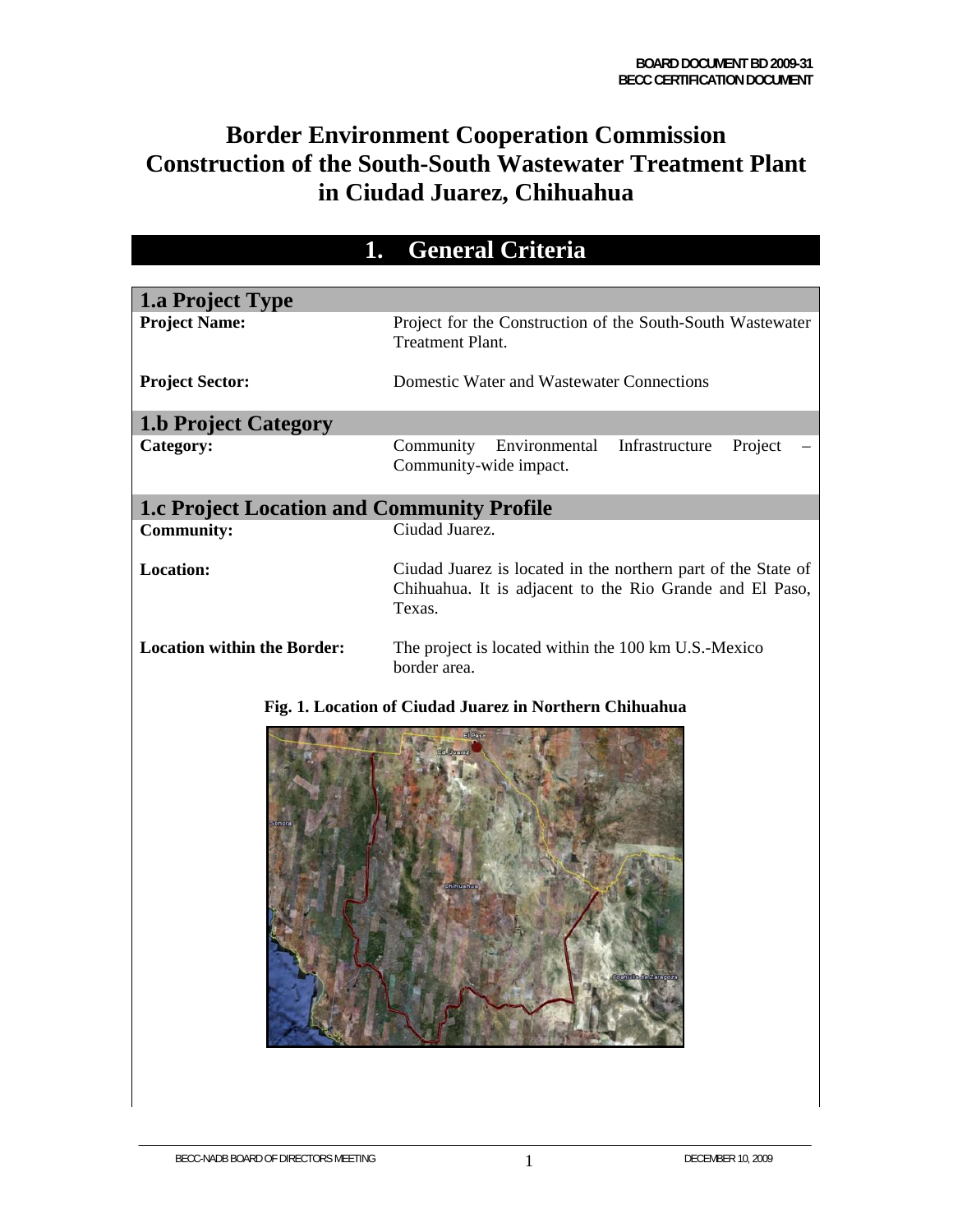| <b>Demographics</b>                                                                         |                                                                                                                                                                                                                                                                                                                                                                             |  |  |  |  |  |  |
|---------------------------------------------------------------------------------------------|-----------------------------------------------------------------------------------------------------------------------------------------------------------------------------------------------------------------------------------------------------------------------------------------------------------------------------------------------------------------------------|--|--|--|--|--|--|
| <b>Current population:</b>                                                                  | 1,395,023 residents                                                                                                                                                                                                                                                                                                                                                         |  |  |  |  |  |  |
| <b>Growth rate:</b>                                                                         | 3.00 %                                                                                                                                                                                                                                                                                                                                                                      |  |  |  |  |  |  |
| Reference:                                                                                  | INEGI, Year 2005-CONAPO Year 2009                                                                                                                                                                                                                                                                                                                                           |  |  |  |  |  |  |
| Median per capita income:                                                                   | \$10,761 Mexican Pesos                                                                                                                                                                                                                                                                                                                                                      |  |  |  |  |  |  |
| Reference:                                                                                  | BECC estimations based on statistics prepared by INEGI<br>and the National Commission on Minimum Wages                                                                                                                                                                                                                                                                      |  |  |  |  |  |  |
| Primary economic activity:                                                                  | Agriculture, Manufacturing Industry, and Services                                                                                                                                                                                                                                                                                                                           |  |  |  |  |  |  |
| <b>Marginalization rate:</b>                                                                | $-1.62793$ Very Low                                                                                                                                                                                                                                                                                                                                                         |  |  |  |  |  |  |
| <b>Services</b>                                                                             |                                                                                                                                                                                                                                                                                                                                                                             |  |  |  |  |  |  |
| <b>Community:</b>                                                                           | Ciudad Juarez                                                                                                                                                                                                                                                                                                                                                               |  |  |  |  |  |  |
| <b>Water System</b><br>Water coverage:<br>Domestic hookups:<br>Water supply source:         | 97%<br>338,329<br>146 deep wells                                                                                                                                                                                                                                                                                                                                            |  |  |  |  |  |  |
| <b>Wastewater Collection System</b><br>Wastewater coverage:<br>Number of sewer connections: | 88%<br>306,905                                                                                                                                                                                                                                                                                                                                                              |  |  |  |  |  |  |
| <b>Wastewater Treatment</b><br>Wastewater treatment coverage                                | 63%                                                                                                                                                                                                                                                                                                                                                                         |  |  |  |  |  |  |
| <b>Solid Waste</b><br>Solid waste collection coverage:                                      | 100%                                                                                                                                                                                                                                                                                                                                                                        |  |  |  |  |  |  |
| <b>Street Paving</b>                                                                        |                                                                                                                                                                                                                                                                                                                                                                             |  |  |  |  |  |  |
| Street paving coverage:                                                                     | 60%                                                                                                                                                                                                                                                                                                                                                                         |  |  |  |  |  |  |
| <b>1.d Legal Authority</b>                                                                  |                                                                                                                                                                                                                                                                                                                                                                             |  |  |  |  |  |  |
| <b>Project Applicant:</b>                                                                   | Junta Municipal de Agua y Saneamiento de Juárez (local<br>water utility)                                                                                                                                                                                                                                                                                                    |  |  |  |  |  |  |
| <b>Legal Representative:</b>                                                                | Ernesto Mendoza Viveros                                                                                                                                                                                                                                                                                                                                                     |  |  |  |  |  |  |
| <b>Legal Instrument to</b><br><b>Demonstrate Authority:</b>                                 | The project applicant is the local water utility (Junta<br>Municipal de Agua y Saneamiento de Juárez, JMAS) in<br>coordination with the state water utility (Junta Central de<br>Agua y Saneamiento de Chihuahua, JCAS). The legal<br>authority of JCAS and JMAS has been established pursuant<br>to Article 1564 of the Administrative Code for the State of<br>Chihuahua. |  |  |  |  |  |  |
| <b>Date of Instrument:</b>                                                                  | May $1st$ , 1950.                                                                                                                                                                                                                                                                                                                                                           |  |  |  |  |  |  |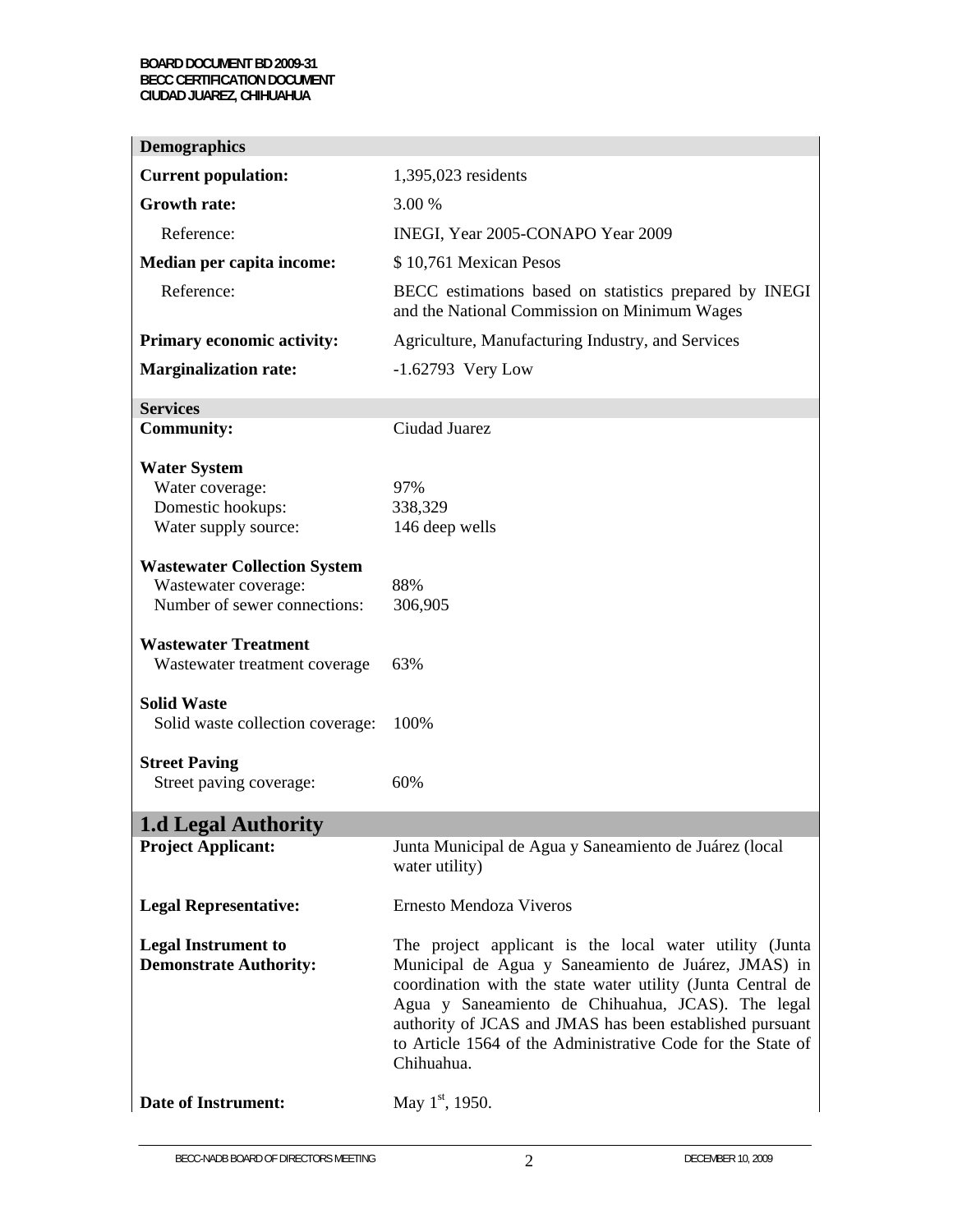#### **BOARD DOCUMENT BD 2009-31 BECC CERTIFICATION DOCUMENT CIUDAD JUAREZ, CHIHUAHUA**

| <b>Compliance with Agreements:</b>    | 1889 International Boundary Convention<br>1944 Water Treaty<br>1994 North American Free Trade Agreement<br>Border 2012 Program<br>1990 Integrated Border Environmental Plan (IBEP)<br>1983 La Paz Agreement or Border Environment<br>Agreement                                                                                                                                                                                                                     |                                                        |  |  |  |  |  |
|---------------------------------------|--------------------------------------------------------------------------------------------------------------------------------------------------------------------------------------------------------------------------------------------------------------------------------------------------------------------------------------------------------------------------------------------------------------------------------------------------------------------|--------------------------------------------------------|--|--|--|--|--|
| <b>1.e Project Summary</b>            |                                                                                                                                                                                                                                                                                                                                                                                                                                                                    |                                                        |  |  |  |  |  |
| <b>Project Description and Scope:</b> | The construction of the South-South collector main and the<br>Juarez South-South wastewater treatment facility will<br>eliminate untreated sewage discharges to agricultural drains<br>in the area, which eventually discharge into the Rio Grande.<br>Initially, the first 10.04 km of the 22 km collection line will<br>be constructed and will be installed in the most populated<br>sector of the project area.<br>The project also includes sludge treatment. |                                                        |  |  |  |  |  |
| <b>Components:</b>                    | The project consists of the following:                                                                                                                                                                                                                                                                                                                                                                                                                             |                                                        |  |  |  |  |  |
|                                       | <b>South-South Collector Main:</b>                                                                                                                                                                                                                                                                                                                                                                                                                                 |                                                        |  |  |  |  |  |
| <b>Wastewater Collection</b>          |                                                                                                                                                                                                                                                                                                                                                                                                                                                                    |                                                        |  |  |  |  |  |
|                                       | Length                                                                                                                                                                                                                                                                                                                                                                                                                                                             | <b>Diameter</b>                                        |  |  |  |  |  |
|                                       | 17,996 lf/5,489 m                                                                                                                                                                                                                                                                                                                                                                                                                                                  | 60 in/1.52 m                                           |  |  |  |  |  |
| <b>Wastewater Treatment</b>           | 14,921 lf/4,551 m<br><b>South-South Plant:</b>                                                                                                                                                                                                                                                                                                                                                                                                                     | 72 in/1.83 m                                           |  |  |  |  |  |
|                                       | $\bullet$<br>screening, and grit/grease removal.                                                                                                                                                                                                                                                                                                                                                                                                                   | Pretreatment: Screw pumps, Coarse screening, fine      |  |  |  |  |  |
|                                       | Primary Treatment: Primary settling.                                                                                                                                                                                                                                                                                                                                                                                                                               |                                                        |  |  |  |  |  |
|                                       | Clarifier.                                                                                                                                                                                                                                                                                                                                                                                                                                                         | Biological Treatment: Aeration tank and Secondary      |  |  |  |  |  |
|                                       | Chlorine Gas Disinfection.<br>$\bullet$                                                                                                                                                                                                                                                                                                                                                                                                                            |                                                        |  |  |  |  |  |
|                                       | Sludge Treatment: Primary sludge thickening,<br>٠<br>sludge dewatering using belt filter press.                                                                                                                                                                                                                                                                                                                                                                    | biological sludge thickening, anaerobic digestion, and |  |  |  |  |  |
| <b>Population Served:</b>             | 180,000 residents                                                                                                                                                                                                                                                                                                                                                                                                                                                  |                                                        |  |  |  |  |  |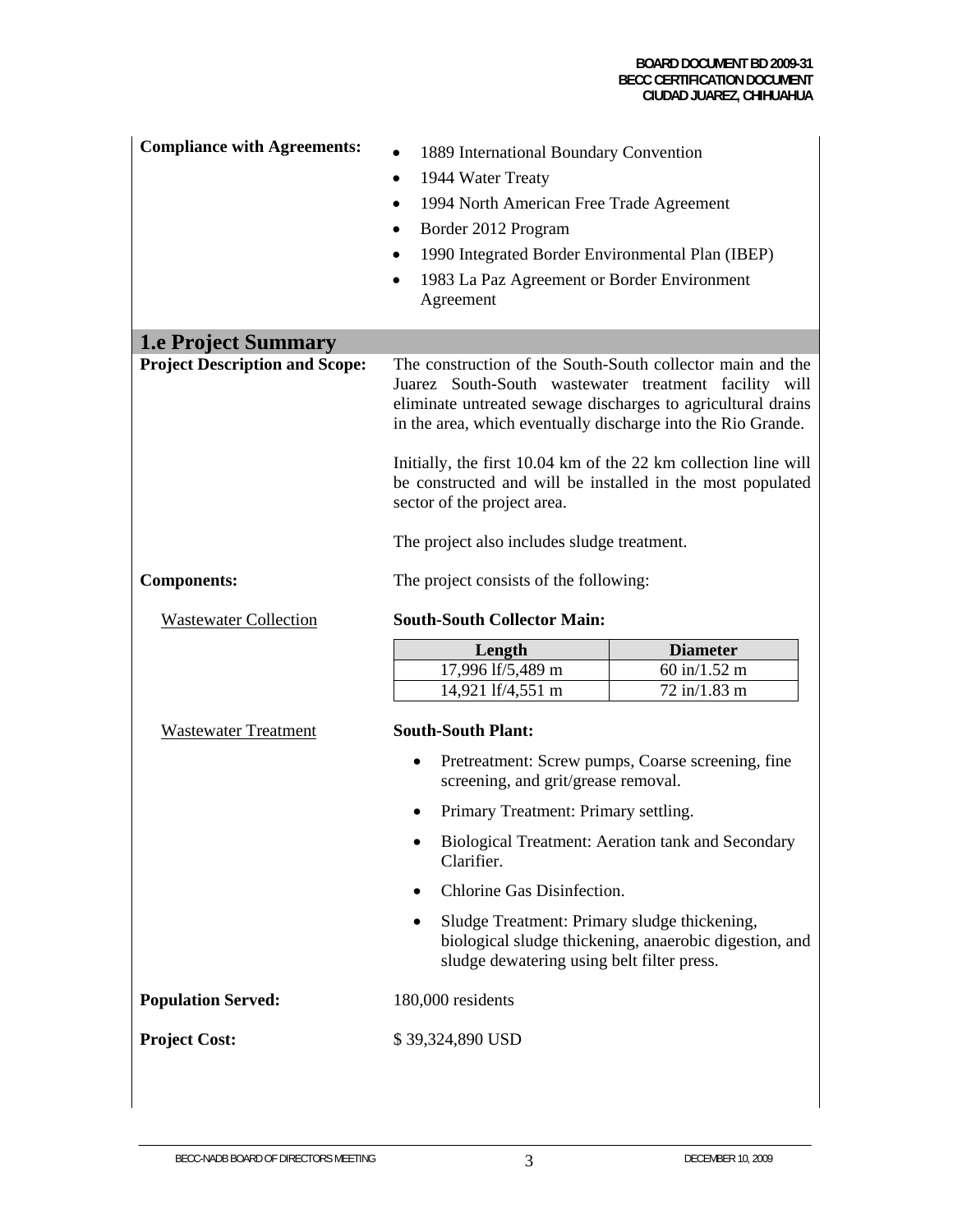## **Project Map:**

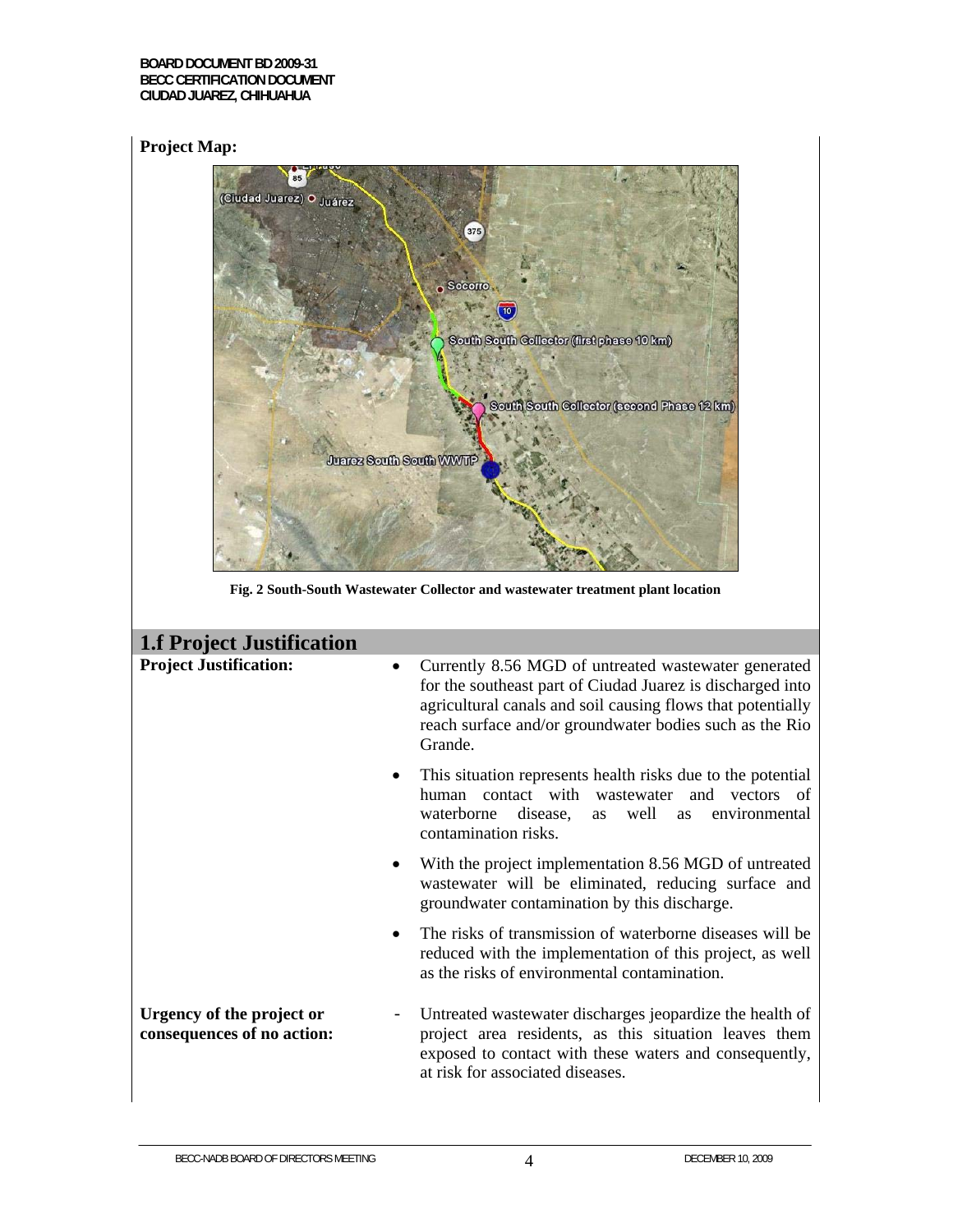- Increased rate of gastrointestinal diseases in the project area

**Prioritization Process category:** Category 1

#### **Pending Issues:**

None.

#### **Criterion Summary:**

The treatment proposed by this project will substantially improve the quality of wastewater prior to its discharge, reducing thus the risk of human contact with untreated wastewater and expanding the potential for treated wastewater reuse. The project meets all general criteria.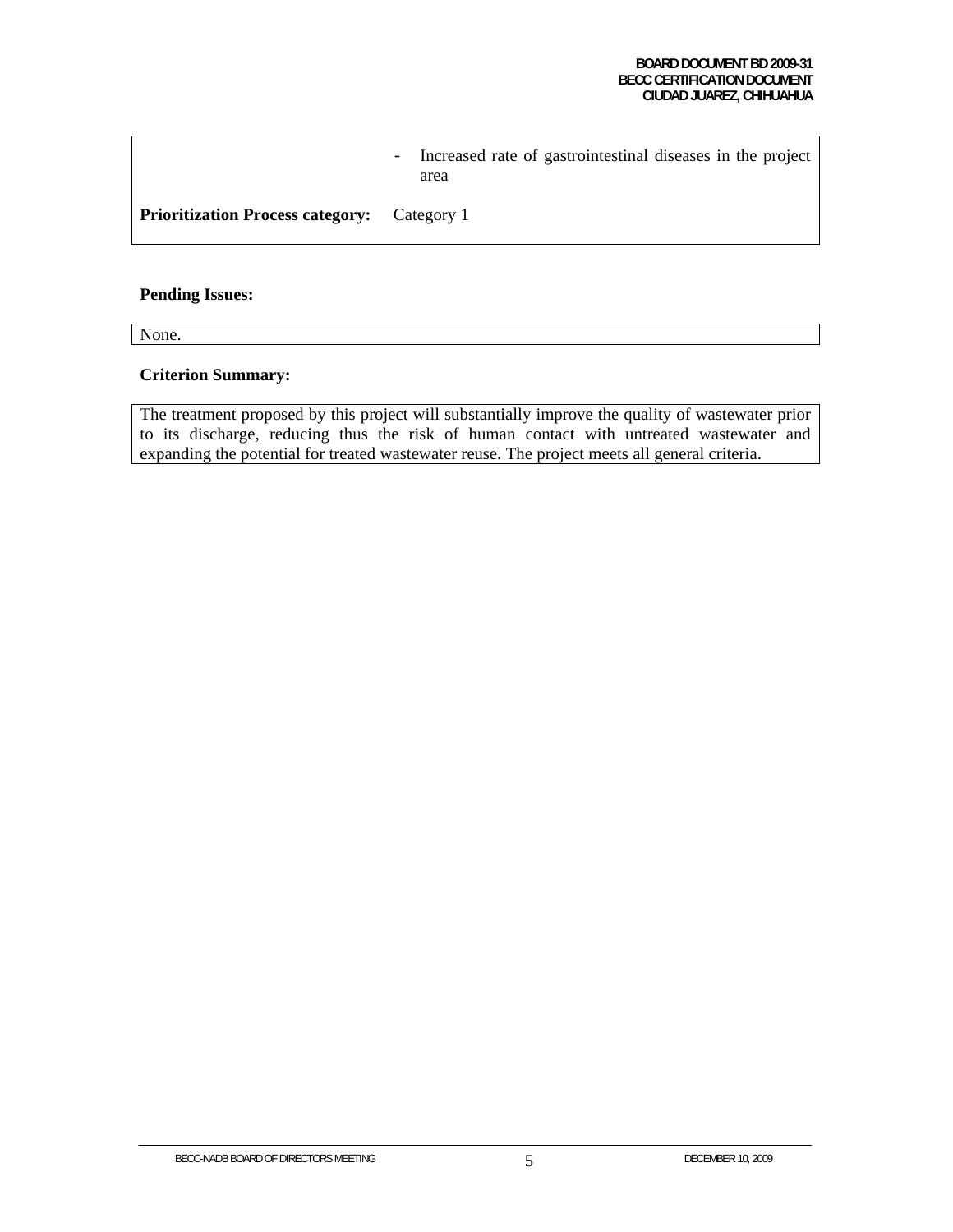# **2. Human Health and Environment**

|                                                                                       | 2.a Compliance with Applicable Environmental Laws and Regulations.                                                                                                                                                                                                                                                                                                                                                                                                                                                   |
|---------------------------------------------------------------------------------------|----------------------------------------------------------------------------------------------------------------------------------------------------------------------------------------------------------------------------------------------------------------------------------------------------------------------------------------------------------------------------------------------------------------------------------------------------------------------------------------------------------------------|
| <b>Environmental and Public</b><br>Health needs addressed by the<br>proposed project: | The lack of sufficient treatment capacity in the Juarez<br>southeastern area causes approximately 8.56 MGD of<br>untreated wastewater to be discharged to an existing drain<br>located in the vicinity of the area known as El Sauzal. This<br>untreated sewage mixes with the water conveyed through<br>the 009 Juarez Valley Irrigation System's main canal. This<br>situation represents a hazard to human health due to the<br>potential for direct human contact with these waters.                             |
| The project meets the following<br>applicable environmental laws<br>and regulations:  | Official Mexican Standard NOM-001-SEMARNAT-<br>1996, which establishes the maximum permissible levels<br>of contaminants for wastewater discharges into national<br>waters and territories.                                                                                                                                                                                                                                                                                                                          |
|                                                                                       | Official Mexican Standard NOM-003-SEMARNAT-<br>1997, which establishes the maximum permissible levels<br>of contaminants for reclaimed water use for non-potable<br>uses.                                                                                                                                                                                                                                                                                                                                            |
|                                                                                       | Official Mexican Standard NOM-004-SEMARNAT-<br>2002, which establishes the maximum permissible levels<br>of contaminants for biosolids reuse and final disposal.                                                                                                                                                                                                                                                                                                                                                     |
| 2.b Human Health and Environmental Impacts.                                           |                                                                                                                                                                                                                                                                                                                                                                                                                                                                                                                      |
| <b>Human Health Impacts</b>                                                           |                                                                                                                                                                                                                                                                                                                                                                                                                                                                                                                      |
| <b>Direct and Indirect Benefits to</b><br><b>Human Health:</b>                        | The project will improve the quality of the 11.4 MGD<br>(500 lps) wastewater flow generated by the southeastern<br>area of Cd. Juarez.                                                                                                                                                                                                                                                                                                                                                                               |
|                                                                                       | The project will reduce surface water contamination.                                                                                                                                                                                                                                                                                                                                                                                                                                                                 |
|                                                                                       | The project will reduce soil contamination.                                                                                                                                                                                                                                                                                                                                                                                                                                                                          |
|                                                                                       | The project will eliminate public exposure to untreated<br>wastewater.                                                                                                                                                                                                                                                                                                                                                                                                                                               |
| <b>Health Statistics:</b>                                                             | Waterborne<br>diseases<br>caused<br>by<br>pathogenic<br>are<br>microorganisms that are directly transmitted as a result of<br>inadequate wastewater disposal practices and unhealthy<br>water supplies. An individual may become ill after drinking<br>water that has been contaminated with these organisms,<br>eating uncooked food that have been in contact with<br>contaminated water, or having bad hygiene habits that<br>contribute to the dissemination of diseases by direct or<br>indirect human contact. |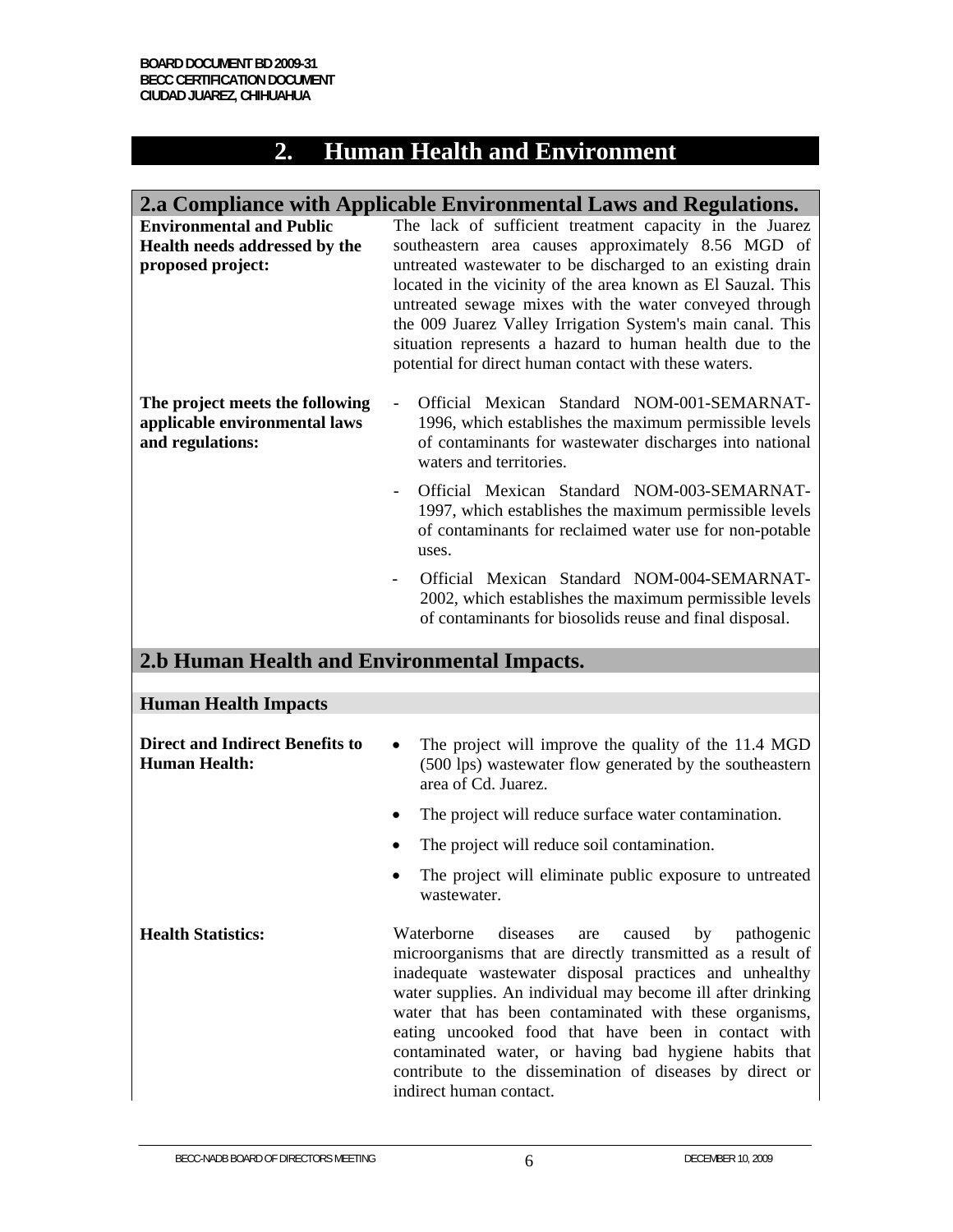# **Supporting Figures:**

## **Table 1. Gastrointestinal Diseases in the Juarez, Chihuahua area**

|                | <b>HEALTH SERVICES OF CHIHUAHUA</b><br><b>SANITARY JURISDICTION, JUAREZ</b><br>EPIDEMIOLOGY DEPARTMENT |       |                                                                          |       |          |             |       |         |     |
|----------------|--------------------------------------------------------------------------------------------------------|-------|--------------------------------------------------------------------------|-------|----------|-------------|-------|---------|-----|
|                | <b>GASTROINTESTINAL DISEASES PER TYPE AND YEAR</b>                                                     |       | <b>WITHE AL JOAKEE AREA</b><br><b>N</b> v <sub>1</sub> LARS 2003 TO 2007 |       |          | <b>YEAR</b> |       |         |     |
|                | <b>DISEASE</b>                                                                                         | 2003  |                                                                          | 2004  |          | 2005        | 2006  | 2007    |     |
|                | <b>AMEBIASIS</b>                                                                                       |       | 1012                                                                     | 914   |          | 863         | 934   |         | 863 |
|                | <b>INTESTINAL ILLNESESS</b>                                                                            | 48721 |                                                                          | 49666 |          | 41123       | 42806 | 41526   |     |
|                | PARATYPHOID AND<br><b>OTHER</b>                                                                        | 488   |                                                                          | 656   |          | 1075        | 1367  | 1087    |     |
|                | <b>OTHER HELMITIASIS</b>                                                                               |       | 3259                                                                     | 3087  |          | 1407        | 1247  | 1555    |     |
|                | <b>TYPHOID FEVER</b>                                                                                   | 38    |                                                                          | 54    |          | 11          | 42    | 60      |     |
|                | <b>SHIGELLOSIS</b>                                                                                     | 6     |                                                                          | 30    |          | 17          | 14    | 29      |     |
|                | VIPA TATITIS-A                                                                                         |       | 112                                                                      |       | 181      | 76          |       | 54      |     |
|                | <b>GIARDIASIS</b>                                                                                      |       | 202                                                                      |       | 225      | 100         |       | 83      |     |
| 96<br>27<br>18 | <b>ASCARIASIS</b><br><b>OXIUROS</b>                                                                    |       | 69<br>78                                                                 |       | 10<br>34 | 9<br>18     |       | 6<br>31 |     |
|                | <b>SOURCE: VEEKLY REPORT OF DISEASES NEV CASES</b>                                                     |       |                                                                          |       |          |             |       |         |     |

| <b>Environmental Impacts</b>  |                                                                                                                                                                                                                                                                                                                   |  |  |  |  |  |  |  |
|-------------------------------|-------------------------------------------------------------------------------------------------------------------------------------------------------------------------------------------------------------------------------------------------------------------------------------------------------------------|--|--|--|--|--|--|--|
| <b>Environmental Impacts:</b> | Only minor environmental impacts are anticipated from the<br>development of the different project phases, provided the<br>project tasks are implemented in accordance with the<br>specifications of the Environmental Impact Statement and<br>taking into account the mitigation measures established<br>therein. |  |  |  |  |  |  |  |
|                               | Potential impacts include the following:                                                                                                                                                                                                                                                                          |  |  |  |  |  |  |  |
|                               | <b>Construction Phase</b>                                                                                                                                                                                                                                                                                         |  |  |  |  |  |  |  |
|                               | Fugitive dust emissions<br>$\bullet$                                                                                                                                                                                                                                                                              |  |  |  |  |  |  |  |
|                               | Gas emissions from construction machinery<br>$\bullet$                                                                                                                                                                                                                                                            |  |  |  |  |  |  |  |
| <b>Mitigation Measures:</b>   | Mitigation measures will include the following:                                                                                                                                                                                                                                                                   |  |  |  |  |  |  |  |
|                               | Application of water to reduce fugitive dust emissions.                                                                                                                                                                                                                                                           |  |  |  |  |  |  |  |
|                               | Tune up vehicles to reduce emissions.<br>$\bullet$                                                                                                                                                                                                                                                                |  |  |  |  |  |  |  |
|                               | Placement of warning signs to prevent potentially<br>$\bullet$<br>hazardous situations.                                                                                                                                                                                                                           |  |  |  |  |  |  |  |
| <b>Impacts:</b>               | The environmental impact resulting from the project's<br>implementation will be positive overall, inasmuch as:                                                                                                                                                                                                    |  |  |  |  |  |  |  |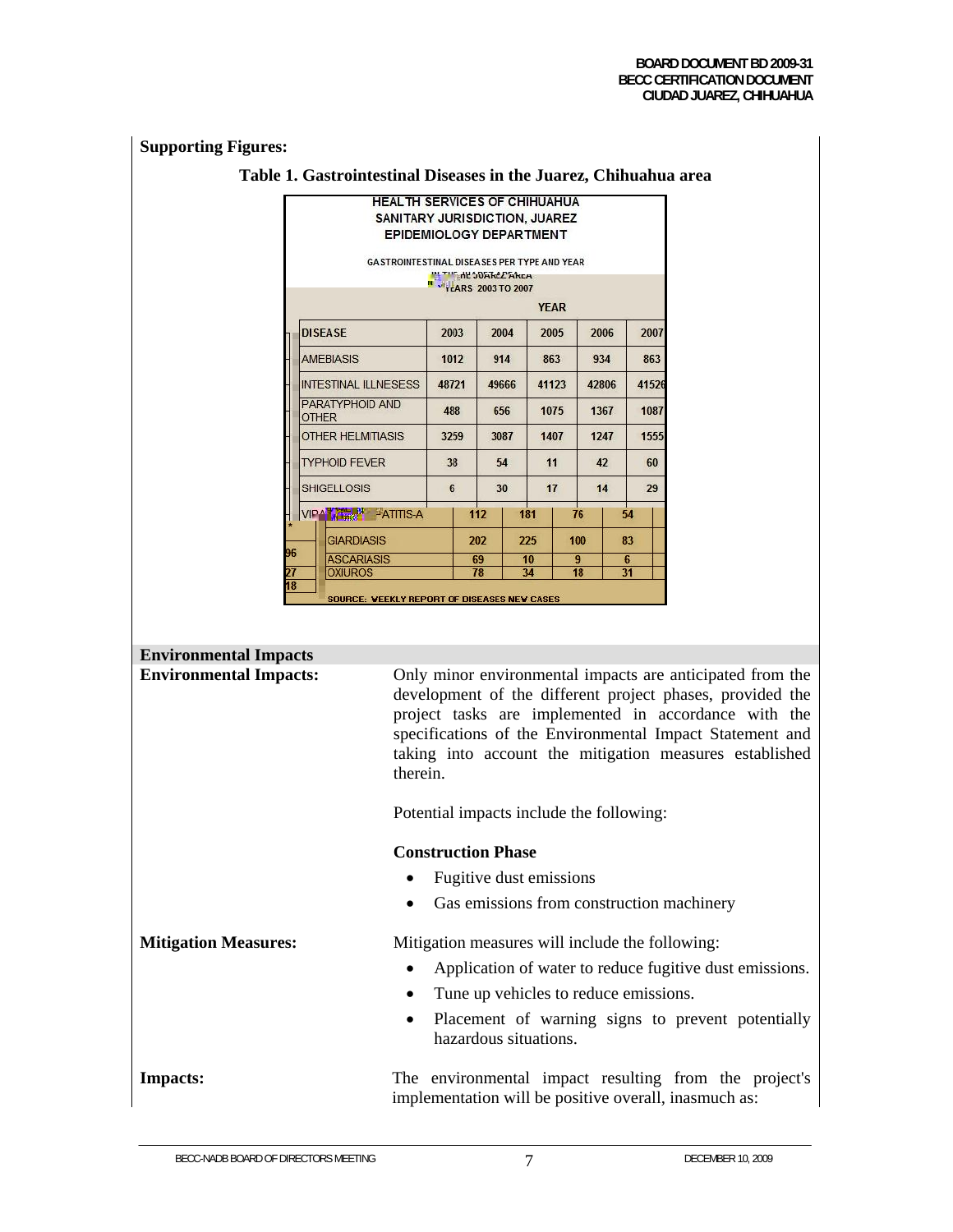|                                       | The project will improve the quality of treated<br>wastewater generated by the southeastern area of<br>Juarez prior to its discharge into agricultural drains.<br>Offensive odors currently present in the area will be<br>eliminated and environmental contamination will be<br>reduced to enhance the quality of life of area residents<br>by reducing potential health hazards.                                                                                                                                                                                                                      |
|---------------------------------------|---------------------------------------------------------------------------------------------------------------------------------------------------------------------------------------------------------------------------------------------------------------------------------------------------------------------------------------------------------------------------------------------------------------------------------------------------------------------------------------------------------------------------------------------------------------------------------------------------------|
| <b>Transboundary Impacts</b>          |                                                                                                                                                                                                                                                                                                                                                                                                                                                                                                                                                                                                         |
|                                       | Due to the proximity of Ciudad Juarez with the city of El<br>Paso, there are frequent border crossings between cities. The<br>proposed project will have a positive impact on the health of<br>residents of cities such as El Paso, Clint, Fabens, Tornillo,<br>and the entire region, since the project will help to reduce<br>the risk of waterborne diseases caused by the lack of<br><b>or</b><br>inappropriate<br>wastewater<br>treatment<br>wastewater<br>management. Furthermore, the project will reduce human<br>contact with raw wastewater.                                                  |
|                                       | Additionally, the project implementation will reduce the<br>potential for contamination of local and shared water bodies,<br>such as the Rio Grande. According to the transboundary<br>environmental assessment significant impacts are not<br>expected due to the project implementation.                                                                                                                                                                                                                                                                                                              |
| <b>Formal Environmental Clearance</b> |                                                                                                                                                                                                                                                                                                                                                                                                                                                                                                                                                                                                         |
| <b>Environmental Clearance:</b>       | Pursuant to the provisions of the General Law on Ecological<br>and<br>Environmental<br>Balance<br>Protection<br>regarding<br>Environmental Impact Statements, Mexico's Secretariat of<br>the Environment and Natural Resources (SEMARNAT)<br>issued Official Communication SG.IR.08-2008/173<br><sub>on</sub><br>March 29, 2008, in which the agency determined that based<br>the Preliminary Environmental Impact Statement<br>on<br>submitted by the project sponsor, the project complies with<br>all environmental requirements applicable to this type of<br>projects.                             |
|                                       | Pursuant to the U.S. National Environmental Policy Act<br>(NEPA), a transboundary impact study was developed and<br>consideration<br>to the<br>United<br>submitted<br>for<br><b>States</b><br>Environmental Protection Agency (EPA). A 30-day public<br>review period was opened on September 29, 2009 to receive<br>questions or requests for clarifications. Finally, a Finding of<br>No Significant Impact (FONSI) was issued by the EPA on<br>November 3, 2009, which establishes that the project will<br>not result in significant environmental impacts that may<br>affect the U.S. border area. |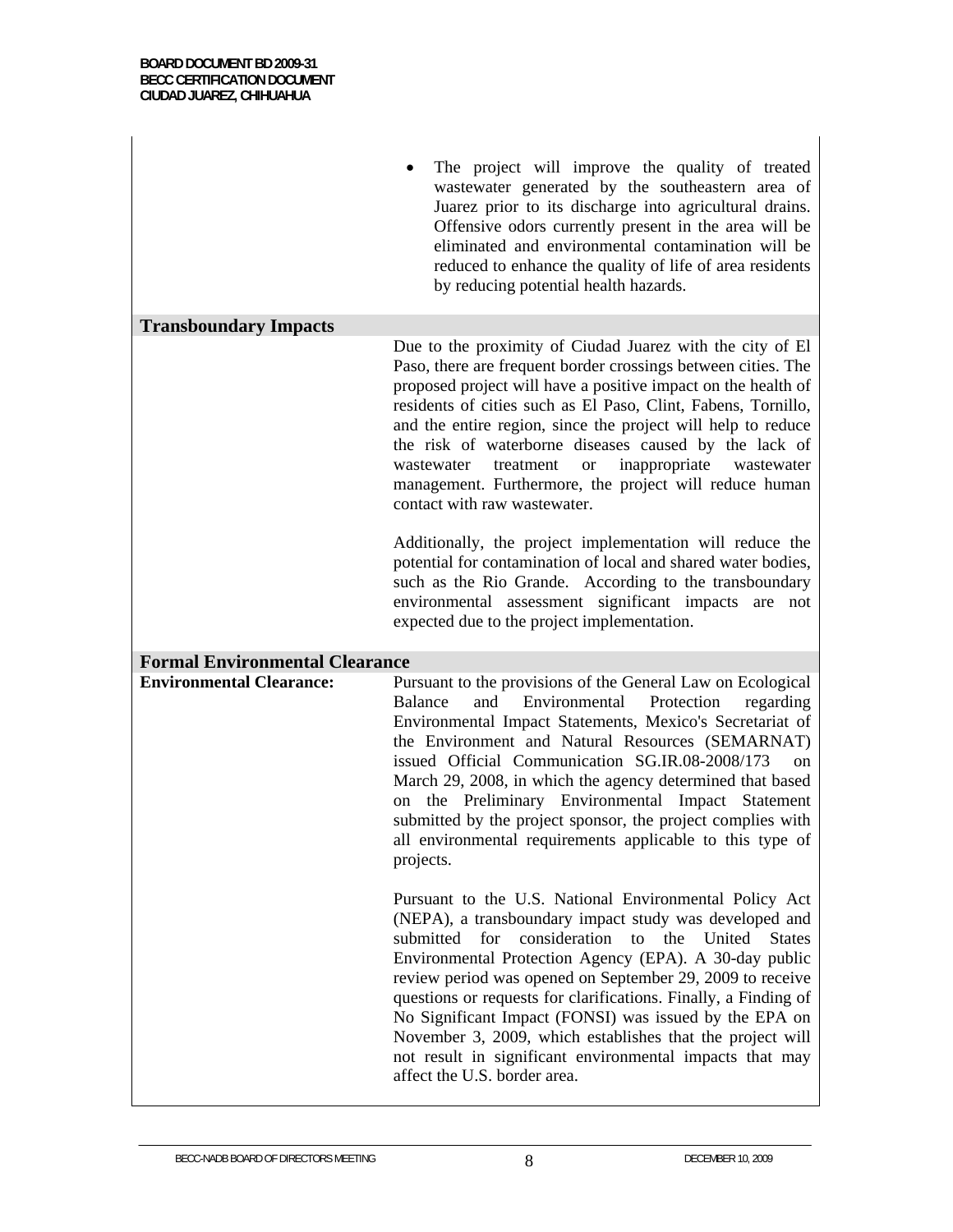#### **Pending Issues**

None

### **Criterion Summary:**

The proposed treatment of wastewater generated in the southeastern area of Ciudad Juarez will benefit the environment and the communities on both sides of the border by reducing health hazards and offensive odors currently affecting the area. The project meets all Human Health and Environment criteria.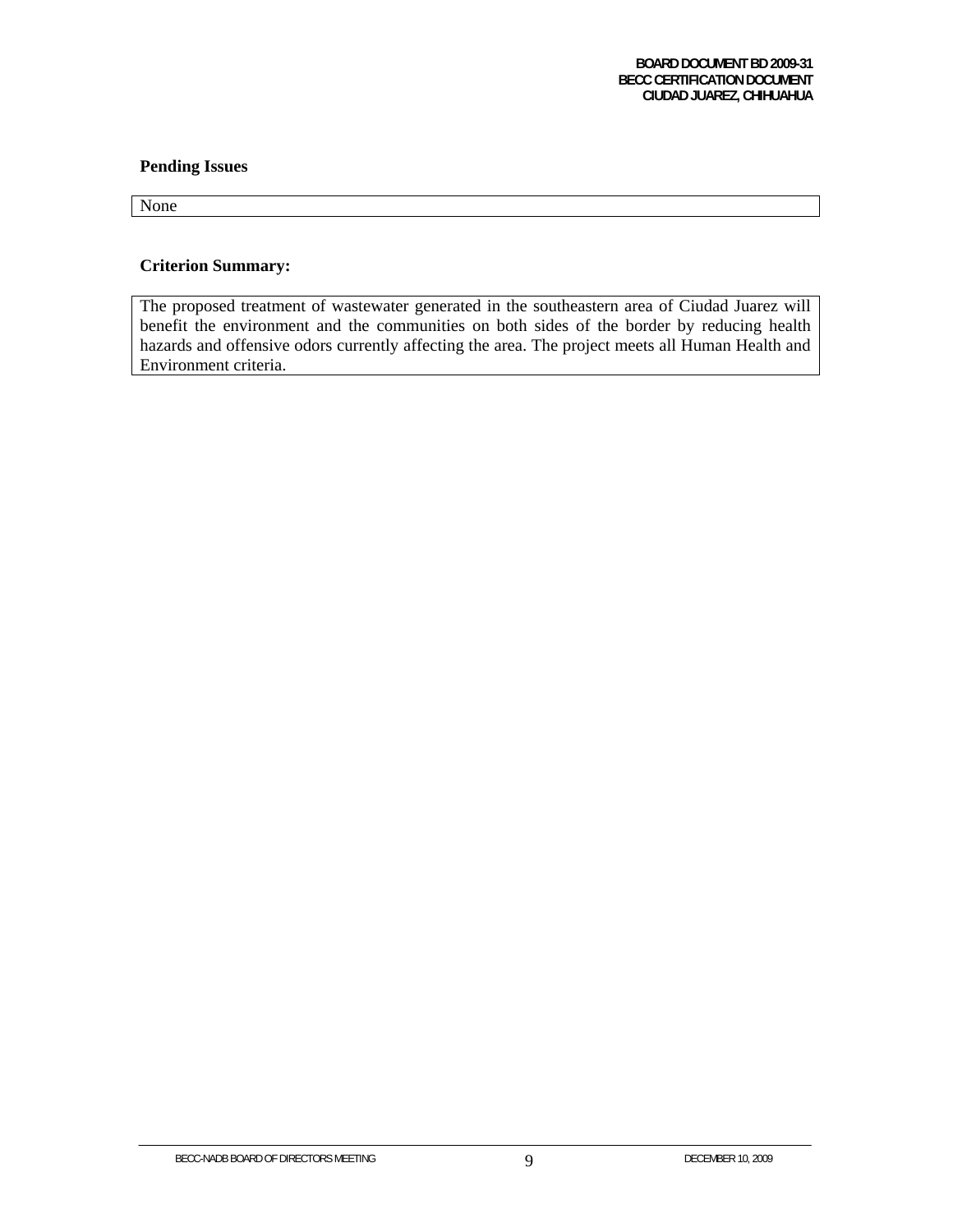# **3. Technical Feasibility**

| <b>3.a Technical Aspects</b>                                       |                                                                                                                                                                                                                                                                                                                   |                                                                                                                   |  |  |  |  |  |  |  |
|--------------------------------------------------------------------|-------------------------------------------------------------------------------------------------------------------------------------------------------------------------------------------------------------------------------------------------------------------------------------------------------------------|-------------------------------------------------------------------------------------------------------------------|--|--|--|--|--|--|--|
| <b>Project Development Requirements</b><br><b>Design Criteria:</b> | The project was developed in accordance with technical<br>specifications<br>contained<br>in<br>the<br>Water,<br>Wastewater<br>Collection,<br>and<br>Treatment<br>Manual<br>prepared<br>by<br><b>CONAGUA's Technical Directorate.</b>                                                                              |                                                                                                                   |  |  |  |  |  |  |  |
| <b>Project Components:</b>                                         | The project includes the following components:                                                                                                                                                                                                                                                                    |                                                                                                                   |  |  |  |  |  |  |  |
| <b>Wastewater Collection</b>                                       | <b>South-South Collector Main</b>                                                                                                                                                                                                                                                                                 |                                                                                                                   |  |  |  |  |  |  |  |
|                                                                    | Length                                                                                                                                                                                                                                                                                                            | <b>Diameter</b>                                                                                                   |  |  |  |  |  |  |  |
|                                                                    | $17,996$ lf/5,489 m<br>14,921 lf/4,551 m                                                                                                                                                                                                                                                                          | 60 in/1.52 m<br>72 in/1.83 m                                                                                      |  |  |  |  |  |  |  |
| <b>Wastewater Treatment</b>                                        | MGD (500 lps) capacity.                                                                                                                                                                                                                                                                                           | South-South Wastewater Treatment Plant with 11.4                                                                  |  |  |  |  |  |  |  |
|                                                                    | <b>Wastewater Treatment</b><br>Coarse screening unit<br>$\bullet$<br>Fine screening unit<br>$\bullet$<br>Primary sedimentation<br>$\bullet$<br>High-load biological reactors<br>$\bullet$<br>Secondary clarifiers<br>$\bullet$<br>Disinfection unit<br>$\bullet$<br><b>Wastewater Treatment Sludge Management</b> |                                                                                                                   |  |  |  |  |  |  |  |
|                                                                    | Primary sludge thickening unit<br>$\bullet$                                                                                                                                                                                                                                                                       |                                                                                                                   |  |  |  |  |  |  |  |
|                                                                    | Biological sludge thickening unit<br>$\bullet$                                                                                                                                                                                                                                                                    |                                                                                                                   |  |  |  |  |  |  |  |
|                                                                    | $\bullet$                                                                                                                                                                                                                                                                                                         | Anaerobic sludge digesters<br>$\bullet$<br>Belt filter press for sludge dewatering                                |  |  |  |  |  |  |  |
| <b>Other Design Criteria</b>                                       | specifications as follow:                                                                                                                                                                                                                                                                                         | The final design includes the implementation of Green<br>Building practices as part of the technical construction |  |  |  |  |  |  |  |
|                                                                    | times of reuse.                                                                                                                                                                                                                                                                                                   | Use of natural topography and No-wood formworks<br>to avoid the use conventional forms and increase               |  |  |  |  |  |  |  |
|                                                                    |                                                                                                                                                                                                                                                                                                                   | Use of recycled aggregate materials for concrete to<br>reduce the use of conventional mix materials.              |  |  |  |  |  |  |  |
|                                                                    | to provide energy cost savings.                                                                                                                                                                                                                                                                                   | Use of high efficiency electromechanical equipment                                                                |  |  |  |  |  |  |  |
|                                                                    | cogenerate energy for facility lighting.                                                                                                                                                                                                                                                                          | Reuse of Methane to enhance sludge treatment and to                                                               |  |  |  |  |  |  |  |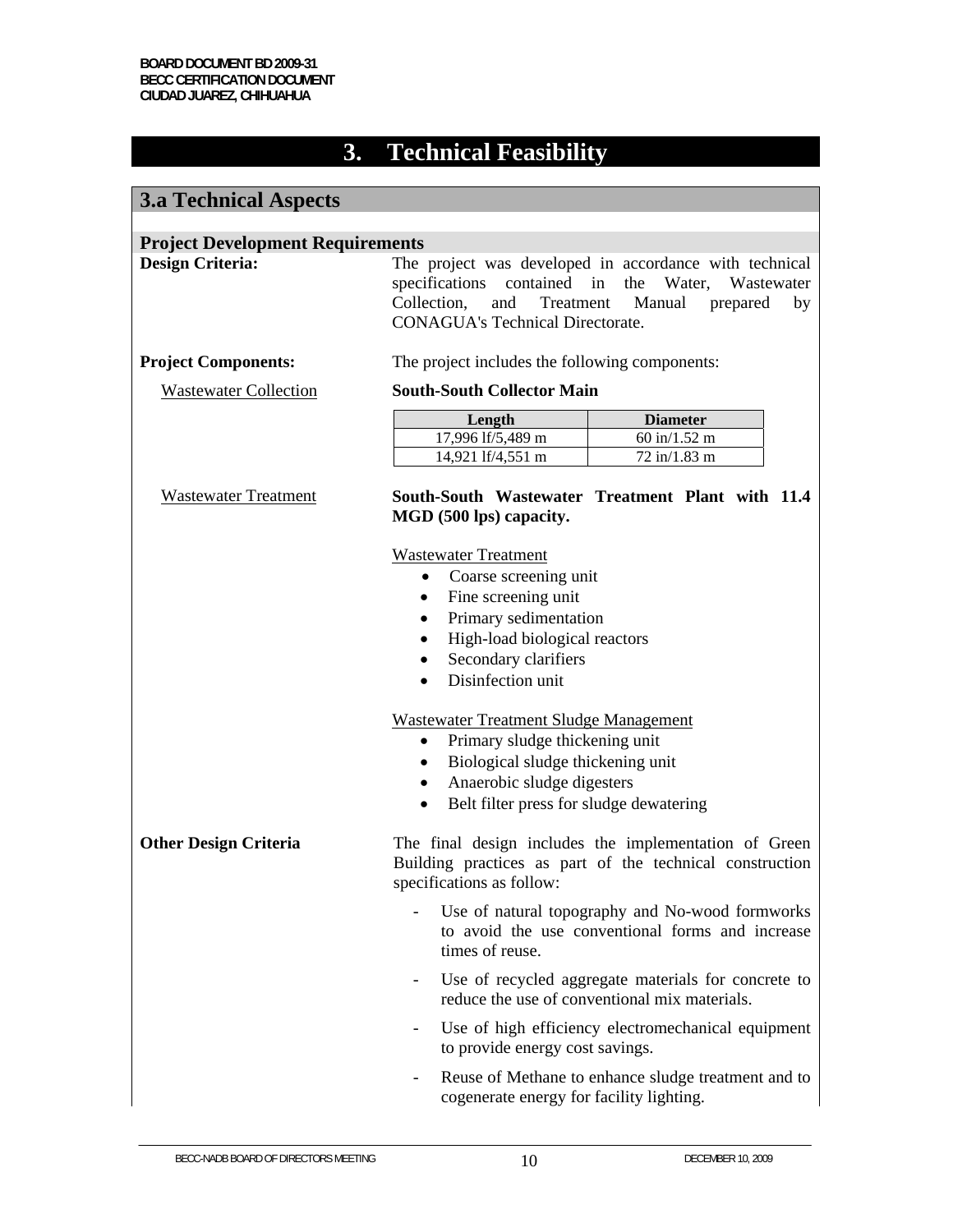#### **Appropriate Technology** Wastewater Treatment: The treatment system proposed for the Juarez South-South treatment facility is based on an activated sludge system, which is used worldwide for municipal wastewater treatment. This system produces secondary-level effluent quality (75/75) BOD/TSS that does not generate offensive odors. Additionally, the effluent may be reused for a broad range of urban and agricultural applications.





**Assessment of Alternatives:** For purposes of this project, the assessment of alternatives focused exclusively on the need to construct the WWTP and the main collector to the treatment facility vs. not implementing the project at all, inasmuch as said plant will operate under a concession pursuant to a Build-Operate-Transfer (BOT) scheme and consequently, the technology to be used was determined by the project applicant. However, it must be noted that the proposed technology has been successfully proven worldwide.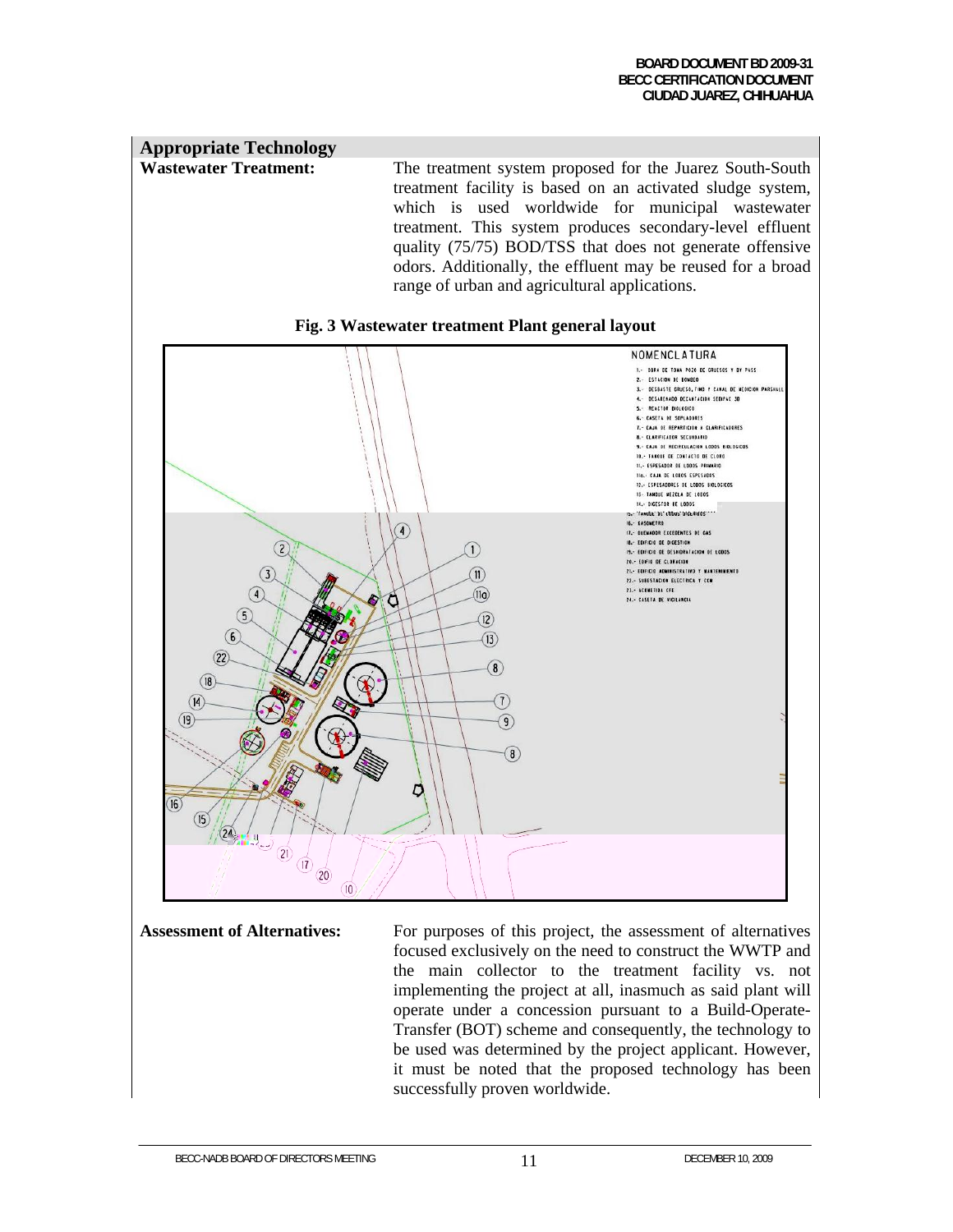| <b>Wastewater Treatment</b>                   | Alternative 1. No Action. The no action alternative involves<br>continuing operating under the current conditions that pose<br>hazards to human health and the environment by disposing<br>of untreated wastewater, which results in surface water,<br>groundwater, and soil contamination, in addition to foul<br>odors in the adjacent area.                                                                               |            |   |   |                                                                                                                                                                                                         |                |   |       |    |  |  |                   |  |    |    |    |    |    |    |    |    |
|-----------------------------------------------|------------------------------------------------------------------------------------------------------------------------------------------------------------------------------------------------------------------------------------------------------------------------------------------------------------------------------------------------------------------------------------------------------------------------------|------------|---|---|---------------------------------------------------------------------------------------------------------------------------------------------------------------------------------------------------------|----------------|---|-------|----|--|--|-------------------|--|----|----|----|----|----|----|----|----|
|                                               | 2. This alternative corresponds<br>Alternative<br>the<br>to<br>implementation of the proposed project, which includes the<br>construction of a secondary level Wastewater Treatment<br>Plant (75/75) and the main collector to this WWTP. The<br>above will result in benefits that include the elimination of<br>offensive odors and reduced levels of surface water,<br>groundwater, soil and environmental contamination. |            |   |   |                                                                                                                                                                                                         |                |   |       |    |  |  |                   |  |    |    |    |    |    |    |    |    |
| <b>Property and Right-of-Way Requirements</b> |                                                                                                                                                                                                                                                                                                                                                                                                                              |            |   |   |                                                                                                                                                                                                         |                |   |       |    |  |  |                   |  |    |    |    |    |    |    |    |    |
| <b>Requirements:</b>                          | The land needed for the implementation of the proposed<br>project at the Juarez South-South plant is owned by the local<br>utility - Junta Municipal de Agua y Saneamiento de Juárez-.<br>The property is adjacent to the Jesus Carranza community in<br>the Juarez Valley.<br>The main collector to the treatment facility does not affect<br>private property, since it will be constructed through<br>existing roads.     |            |   |   |                                                                                                                                                                                                         |                |   |       |    |  |  |                   |  |    |    |    |    |    |    |    |    |
| <b>Project Tasks and Timeline</b>             |                                                                                                                                                                                                                                                                                                                                                                                                                              |            |   |   |                                                                                                                                                                                                         |                |   |       |    |  |  |                   |  |    |    |    |    |    |    |    |    |
| <b>Project Timeline</b>                       |                                                                                                                                                                                                                                                                                                                                                                                                                              |            |   |   | The construction of the proposed Juarez South-South<br>wastewater treatment system will begin in February 2010.<br>The project is estimated to be completed by January 2012,<br>including the start-up. |                |   |       |    |  |  |                   |  |    |    |    |    |    |    |    |    |
|                                               |                                                                                                                                                                                                                                                                                                                                                                                                                              |            |   |   | <b>Construction schedule</b>                                                                                                                                                                            |                |   |       |    |  |  |                   |  |    |    |    |    |    |    |    |    |
|                                               |                                                                                                                                                                                                                                                                                                                                                                                                                              |            |   |   |                                                                                                                                                                                                         |                |   |       |    |  |  |                   |  |    |    |    |    |    |    |    |    |
|                                               |                                                                                                                                                                                                                                                                                                                                                                                                                              |            |   |   |                                                                                                                                                                                                         |                |   |       |    |  |  | <b>Months</b>     |  |    |    |    |    |    |    |    |    |
| <b>Tasks</b><br>$\mathbf{1}$                  | $\overline{\mathbf{2}}$                                                                                                                                                                                                                                                                                                                                                                                                      | $\sqrt{3}$ | 4 | 5 | $\boldsymbol{6}$                                                                                                                                                                                        | $\overline{7}$ | 8 | $9\,$ | 10 |  |  | 11 12 13 14 15 16 |  | 17 | 18 | 19 | 20 | 21 | 22 | 23 | 24 |
| <b>SOUTH SOUTH PLANT</b>                      |                                                                                                                                                                                                                                                                                                                                                                                                                              |            |   |   |                                                                                                                                                                                                         |                |   |       |    |  |  |                   |  |    |    |    |    |    |    |    |    |
| <b>PRELIMINARY WORKS</b>                      |                                                                                                                                                                                                                                                                                                                                                                                                                              |            |   |   |                                                                                                                                                                                                         |                |   |       |    |  |  |                   |  |    |    |    |    |    |    |    |    |
| <b>FINAL DESIGN</b><br><b>CIVIL WORKS</b>     |                                                                                                                                                                                                                                                                                                                                                                                                                              |            |   |   |                                                                                                                                                                                                         |                |   |       |    |  |  |                   |  |    |    |    |    |    |    |    |    |
| <b>EQUIPMENT SOUTH SOUTH</b>                  |                                                                                                                                                                                                                                                                                                                                                                                                                              |            |   |   |                                                                                                                                                                                                         |                |   |       |    |  |  |                   |  |    |    |    |    |    |    |    |    |
| <b>ELECTROMECANIC WORKS</b>                   |                                                                                                                                                                                                                                                                                                                                                                                                                              |            |   |   |                                                                                                                                                                                                         |                |   |       |    |  |  |                   |  |    |    |    |    |    |    |    |    |
| <b>START UP</b>                               |                                                                                                                                                                                                                                                                                                                                                                                                                              |            |   |   |                                                                                                                                                                                                         |                |   |       |    |  |  |                   |  |    |    |    |    |    |    |    |    |
|                                               |                                                                                                                                                                                                                                                                                                                                                                                                                              |            |   |   | Fig. 4 Project Timeline.                                                                                                                                                                                |                |   |       |    |  |  |                   |  |    |    |    |    |    |    |    |    |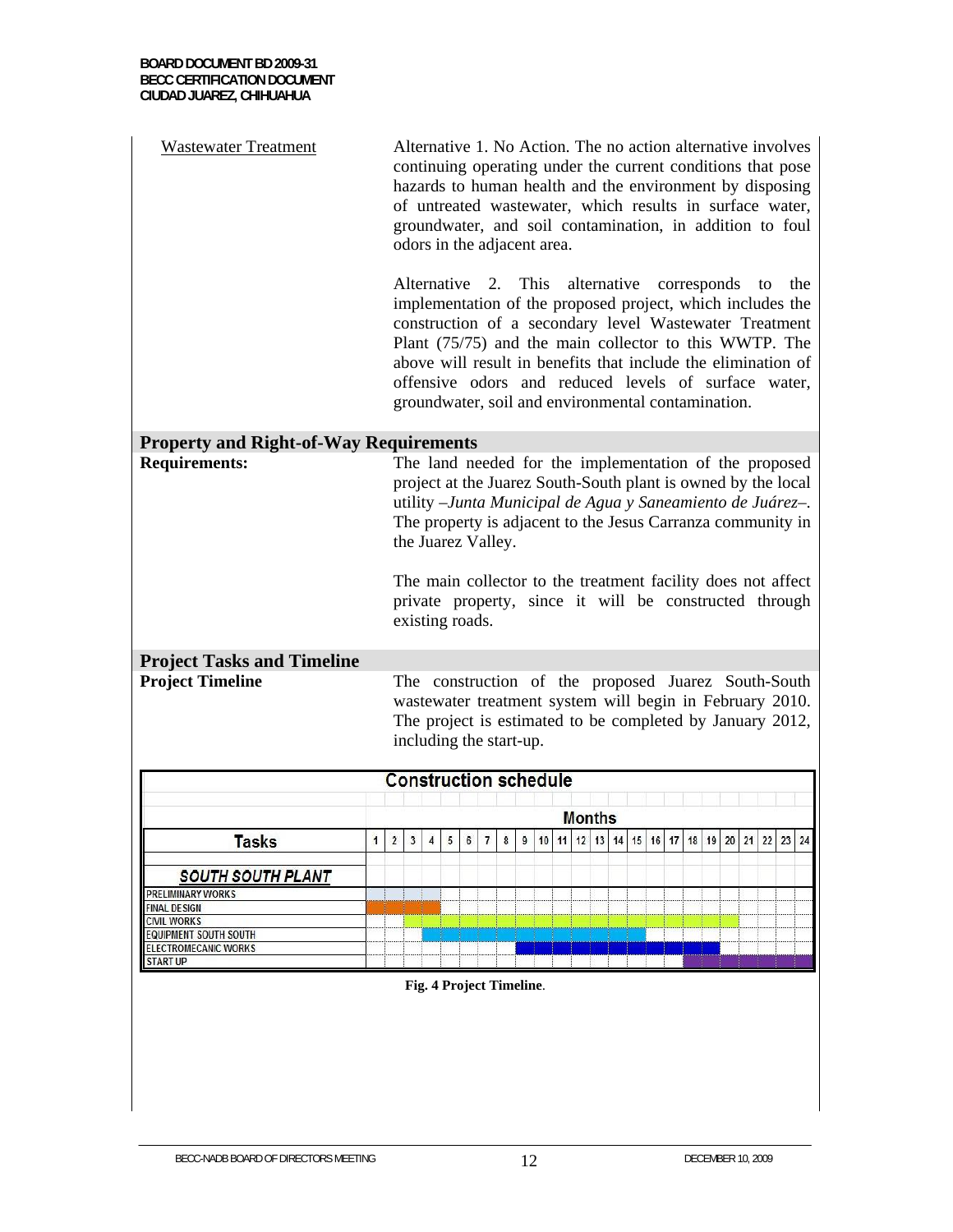| <b>3.b Management and Operations</b>                     |                                                                                                                                                                                                                                                                                                                                                                                                                                                               |
|----------------------------------------------------------|---------------------------------------------------------------------------------------------------------------------------------------------------------------------------------------------------------------------------------------------------------------------------------------------------------------------------------------------------------------------------------------------------------------------------------------------------------------|
| <b>Project Management</b>                                |                                                                                                                                                                                                                                                                                                                                                                                                                                                               |
| <b>Resources:</b>                                        | The facility concessionaire will be the entity responsible for<br>operating and maintaining the wastewater treatment system<br>until it is transferred to the municipal utility (JMAS Juarez),<br>when the concession ends.                                                                                                                                                                                                                                   |
|                                                          | The JMAS Juarez has the basic institutional and human<br>capacity needed to supervise and to pay for the operation<br>and maintenance of the proposed wastewater treatment<br>system during the concession period, and to operate and<br>maintain the facility when the concession ends.                                                                                                                                                                      |
| <b>Operation and Maintenance</b>                         |                                                                                                                                                                                                                                                                                                                                                                                                                                                               |
| <b>Organization:</b>                                     | The project applicant, Junta Municipal de Agua y<br>Saneamiento de Juárez, has an internal structure that<br>includes different Offices and Departments available to<br>carry out project management and development tasks.<br>JMAS has a Board of Directors consisting of a Chairman, a<br>Secretary, a Treasurer, and alternates, as<br>well<br>as<br>administrative and technical staff, operators, and aides to<br>manage the Wastewater Treatment Plant. |
| <b>Pretreatment:</b>                                     | Wastewater flowing through the city's sewage collection<br>system must comply with Official Mexican Standard NOM-<br>002-SEMARNAT-1997, which regulates the quality of said<br>wastewater until it is delivered to the corresponding<br>treatment facility.                                                                                                                                                                                                   |
| <b>Operation Plan:</b>                                   | Final Design incorporates<br>The<br>Operation<br>an<br>and<br>Maintenance manual that includes the primary tasks needed<br>to ensure a proper operation of the system and to prevent<br>breakdowns in the proposed infrastructure.                                                                                                                                                                                                                            |
| Permits, licenses, and other<br>regulatory requirements: | The project applicant has the following documentation<br>available: Technical and financial validation by CONAGUA<br>and BANOBRAS.                                                                                                                                                                                                                                                                                                                            |
| <b>Reviewing Agencies:</b>                               | EPA, BECC, CONAGUA, BANOBRAS, NADB.                                                                                                                                                                                                                                                                                                                                                                                                                           |

## **Pending Issues:**

None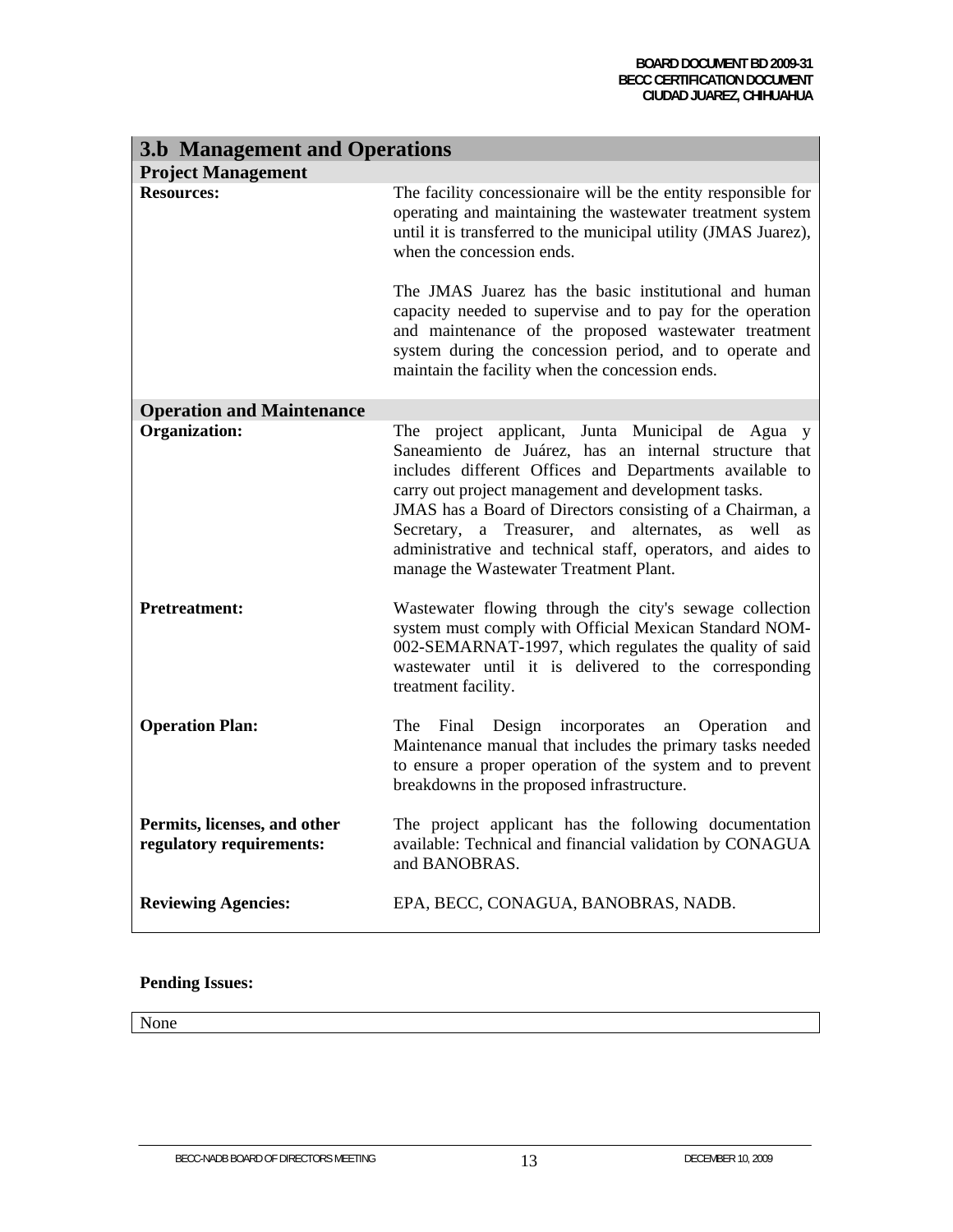## **Criterion Summary:**

The proposed project will improve the quality of wastewater prior to its discharge into agricultural drains, and will represent an immediate benefit by eliminating untreated wastewater discharges to local bodies of water. Additionally, the project will help eliminate offensive odors present in adjacent areas. The project will also promote replacing first use water with reclaimed water for agricultural irrigation and by doing so; it will open up the possibility of converting the current agricultural use given to Rio Grande water under the 1944 Water Treaty to urban public use. The project meets all Technical Feasibility criteria.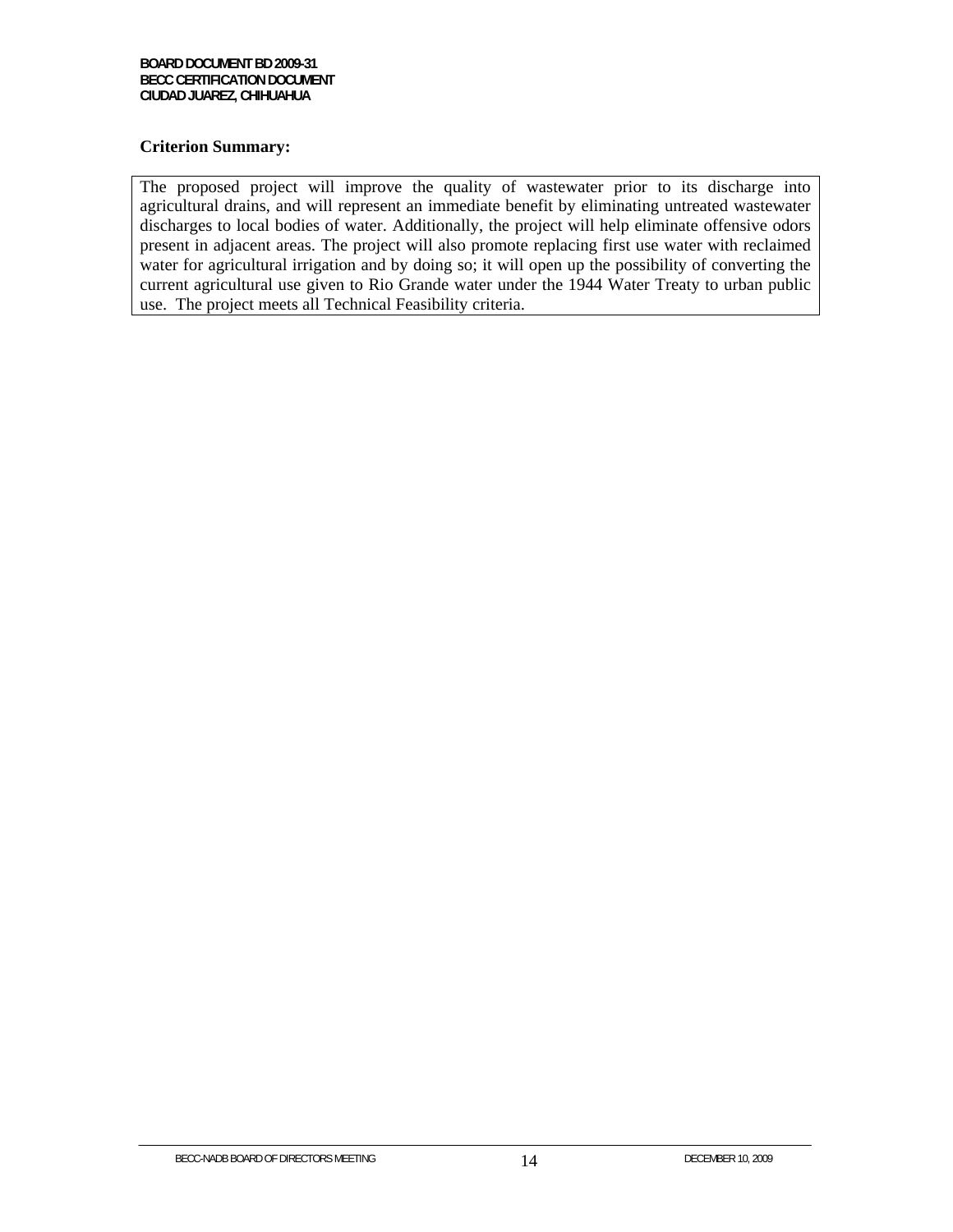# **4. Financial Feasibility**

| <b>4.a Verification of Financial Feasibility</b>                    |                                                                                                 |                                                                |               |  |  |  |  |  |
|---------------------------------------------------------------------|-------------------------------------------------------------------------------------------------|----------------------------------------------------------------|---------------|--|--|--|--|--|
|                                                                     |                                                                                                 |                                                                |               |  |  |  |  |  |
| <b>Financial Conditions</b>                                         |                                                                                                 |                                                                |               |  |  |  |  |  |
| <b>Information Presented:</b>                                       | <b>JMAS's Financial Statements.</b>                                                             |                                                                |               |  |  |  |  |  |
|                                                                     | <b>Summary of Financial Analysis:</b><br>JMAS has enough revenues to service the proposed debt. |                                                                |               |  |  |  |  |  |
| Project Costs, Financial Structure, and other capital funding plans |                                                                                                 |                                                                |               |  |  |  |  |  |
| <b>Concept:</b>                                                     | in Ciudad Juarez.                                                                               | Construction of the South-South Wastewater Treatment Plant     |               |  |  |  |  |  |
| <b>Total Cost:</b>                                                  | \$39,324,890 USD                                                                                |                                                                |               |  |  |  |  |  |
| <b>Financial Structure:</b>                                         |                                                                                                 |                                                                |               |  |  |  |  |  |
| <b>South-South WWTP</b>                                             |                                                                                                 |                                                                |               |  |  |  |  |  |
| <b>Source</b>                                                       | <b>Type</b>                                                                                     | <b>Amount</b><br>(USD\$)                                       | $\frac{0}{0}$ |  |  |  |  |  |
| <b>FONADIN</b>                                                      | Grant                                                                                           | 4,467,224                                                      | 29.81         |  |  |  |  |  |
| <b>NADB</b>                                                         | Loan                                                                                            | 7,352,941                                                      | 49.07         |  |  |  |  |  |
| Private participation                                               | Equity                                                                                          | 3,163,928                                                      | 21.12         |  |  |  |  |  |
| <b>Total:</b>                                                       |                                                                                                 | \$14,984,093                                                   | 100%          |  |  |  |  |  |
| <b>South-South Collector</b>                                        |                                                                                                 |                                                                |               |  |  |  |  |  |
| <b>Source</b>                                                       | <b>Type</b>                                                                                     | <b>Amount</b><br>(USD\$)                                       | $\frac{0}{0}$ |  |  |  |  |  |
| Mexico                                                              | Grant                                                                                           | 16,340,797                                                     | 67.13         |  |  |  |  |  |
| <b>BEIF-NADB</b>                                                    | Grant                                                                                           | 8,000,000                                                      | 32.87         |  |  |  |  |  |
| <b>Total:</b>                                                       |                                                                                                 | \$24,340,797                                                   | 100%          |  |  |  |  |  |
|                                                                     |                                                                                                 |                                                                |               |  |  |  |  |  |
| <b>Dedicated Revenue Source</b>                                     |                                                                                                 |                                                                |               |  |  |  |  |  |
| <b>Revenue Source:</b>                                              | <b>JMAS's Revenues.</b>                                                                         |                                                                |               |  |  |  |  |  |
|                                                                     |                                                                                                 |                                                                |               |  |  |  |  |  |
| <b>4.b Legal Considerations</b>                                     |                                                                                                 |                                                                |               |  |  |  |  |  |
| <b>Project Administration:</b>                                      |                                                                                                 | The project will be operated under a BOT scheme by the         |               |  |  |  |  |  |
|                                                                     |                                                                                                 | concessionaire Degremont, and it is its contractual obligation |               |  |  |  |  |  |
|                                                                     |                                                                                                 | to operate and maintain the wastewater treatment plant.        |               |  |  |  |  |  |
| <b>Financing status:</b>                                            |                                                                                                 | Loan contract to be signed once project is certified.          |               |  |  |  |  |  |
| <b>Pending Issues:</b>                                              |                                                                                                 |                                                                |               |  |  |  |  |  |

None

# **Criterion Summary:**

The project meets all Financial Feasibility criteria.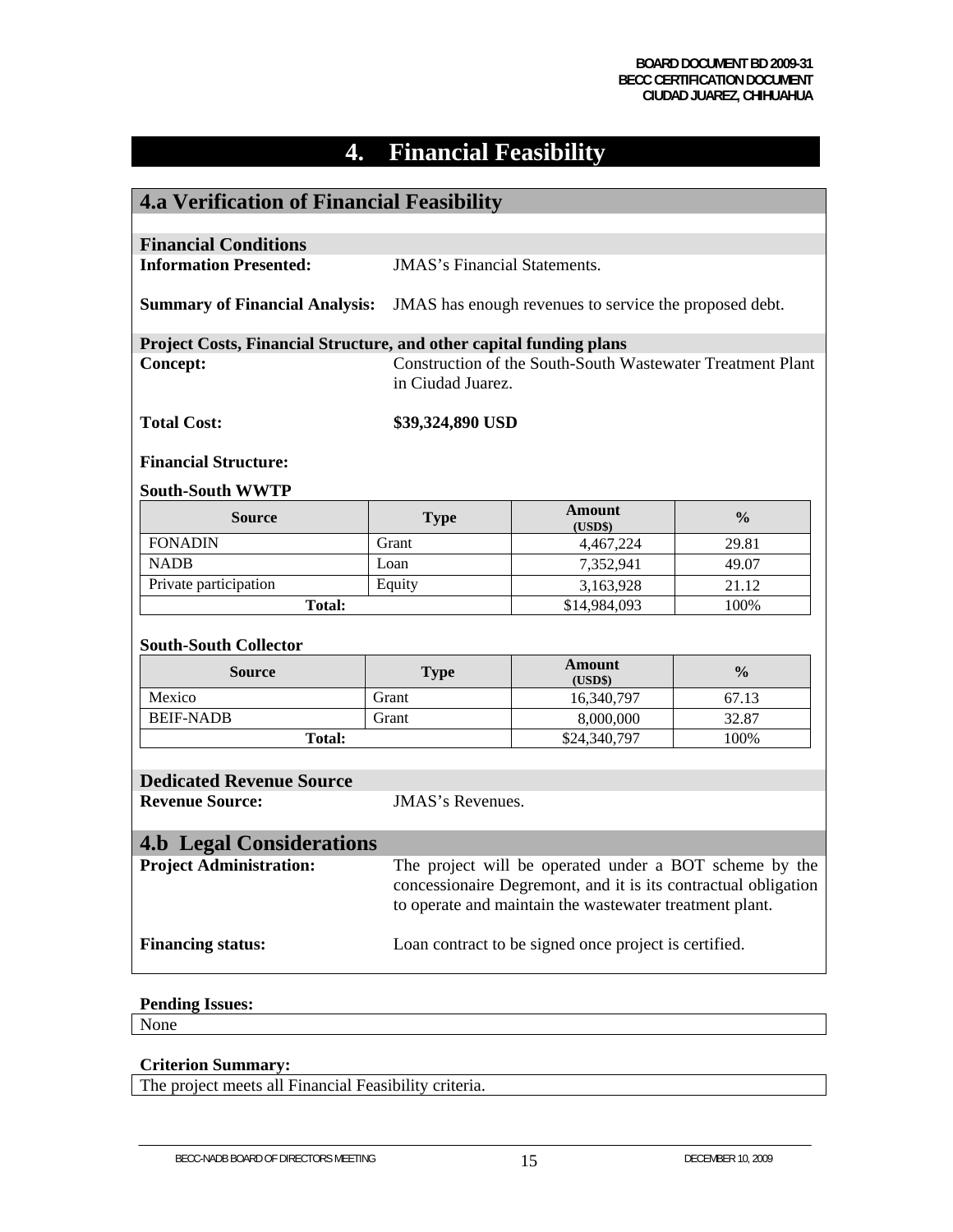# **5. Public Participation**

| 5.a Community Environmental Infrastructure Projects – Community-<br>wide impact |                                                                                                                                                                                                                                                                                                                                                   |                                                                                                                               |  |  |  |  |  |  |
|---------------------------------------------------------------------------------|---------------------------------------------------------------------------------------------------------------------------------------------------------------------------------------------------------------------------------------------------------------------------------------------------------------------------------------------------|-------------------------------------------------------------------------------------------------------------------------------|--|--|--|--|--|--|
|                                                                                 |                                                                                                                                                                                                                                                                                                                                                   |                                                                                                                               |  |  |  |  |  |  |
| <b>Local Steering Committee</b><br><b>Date of Establishment:</b>                | The Local Steering Committee was formally installed on<br>March 18, 2008 at a meeting held in the utility's (JMAS)<br>Board Meeting Room.                                                                                                                                                                                                         |                                                                                                                               |  |  |  |  |  |  |
| <b>Local Steering Committee</b><br><b>Members:</b>                              | At this meeting, a Board of Directors was installed. The<br>Board consists of the following members:                                                                                                                                                                                                                                              |                                                                                                                               |  |  |  |  |  |  |
|                                                                                 | <b>Chairman:</b><br>Secretary:<br><b>Members:</b>                                                                                                                                                                                                                                                                                                 | Ernesto Mendoza Viveros<br>Salvador Delgado Terrazas                                                                          |  |  |  |  |  |  |
|                                                                                 |                                                                                                                                                                                                                                                                                                                                                   | Enrique Alvarez<br>Daniel Murguía<br>Armando Olivas<br>Carlos Ortiz<br>Gerardo Hernandez<br>Jesús Jose Díaz<br>Joaquín Macías |  |  |  |  |  |  |
| Date of Approval of Public<br><b>Participation Plan:</b>                        | The<br>Comprehensive Community Participation<br>Plan<br>developed by the Local Steering Committee was approved<br>by the BECC on March 20, 2009.                                                                                                                                                                                                  |                                                                                                                               |  |  |  |  |  |  |
| <b>Public Access to Project Information</b>                                     |                                                                                                                                                                                                                                                                                                                                                   |                                                                                                                               |  |  |  |  |  |  |
| <b>Public Access to Project</b><br><b>Information:</b>                          | The project's technical and financial information was made<br>available to the public for review. The Local Steering<br>Committee, with assistance from the project applicant,<br>prepared the following:<br><b>Flyers</b><br>$\bullet$<br><b>Brochures</b><br>$\bullet$<br>Megaphone advertising<br>٠<br>Radio announcements<br>TV announcements |                                                                                                                               |  |  |  |  |  |  |
|                                                                                 |                                                                                                                                                                                                                                                                                                                                                   | The above media outlets were used to inform the<br>community about the project.                                               |  |  |  |  |  |  |
| <b>Additional Outreach Activities:</b>                                          |                                                                                                                                                                                                                                                                                                                                                   | Meetings with local organizations.                                                                                            |  |  |  |  |  |  |
| <b>First Public Meeting:</b>                                                    |                                                                                                                                                                                                                                                                                                                                                   | Notice to announce the First Public Meeting was published<br>on the "Diario de Juarez" on July 8, 2009.                       |  |  |  |  |  |  |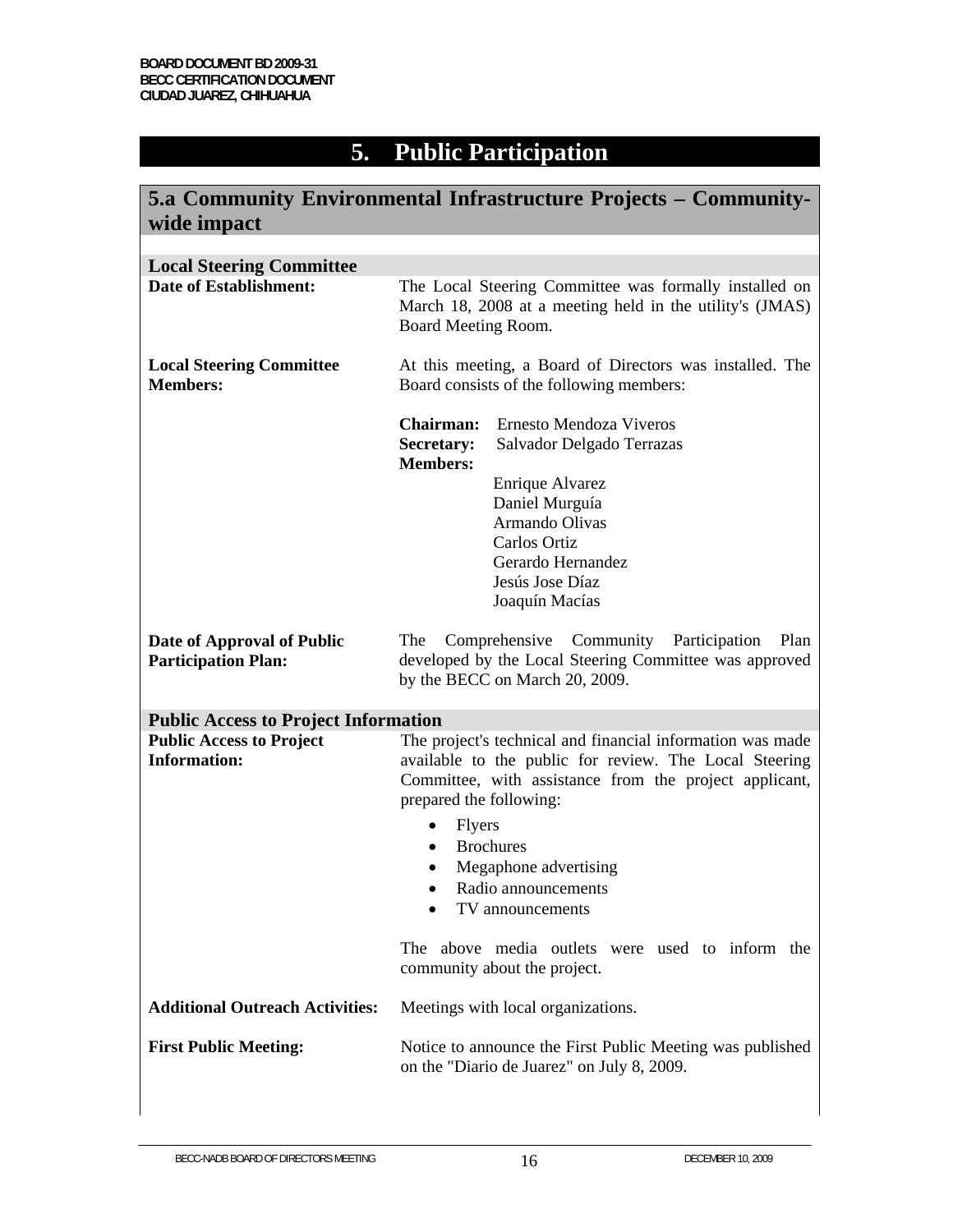| <b>Second Public Meeting:</b>                             | The first public meeting was held to inform the community<br>about the technical aspects of the project. The meeting was<br>held at 18:00 hrs. on August 12, 2009 at the "Valle de<br>Juarez" meeting room in Ciudad Juarez, Chih.<br>A second public meeting to inform the community about<br>the project's financial aspects was scheduled at 16:00 hrs.<br>on November 25, 2009, at the "Aguilas de Zaragoza"<br>meeting room in Ciudad Juarez. |
|-----------------------------------------------------------|----------------------------------------------------------------------------------------------------------------------------------------------------------------------------------------------------------------------------------------------------------------------------------------------------------------------------------------------------------------------------------------------------------------------------------------------------|
|                                                           |                                                                                                                                                                                                                                                                                                                                                                                                                                                    |
| <b>Final Public Participation Report</b>                  |                                                                                                                                                                                                                                                                                                                                                                                                                                                    |
| <b>Final Report:</b>                                      | The Local Steering Committee and the applicant will<br>the Final Public Participation Report to<br>prepare<br>demonstrate that the proposed objectives were fully met to<br>BECC's satisfaction.                                                                                                                                                                                                                                                   |
| <b>Post-Certification Public Participation Activities</b> |                                                                                                                                                                                                                                                                                                                                                                                                                                                    |
| <b>Post-Certification Activities:</b>                     | The project applicant, in coordination with the Local<br>Steering Committee, will provide a general description of<br>public participation activities that may be carried out after<br>the project's certification to support its implementation and<br>long-term feasibility.                                                                                                                                                                     |

## **Pending Issues:**

The second public meeting and the Final Public Participation Report are pending. The project is currently under public comment, which will conclude on December 9, 2009.

#### **Criterion Summary:**

The project's Local Steering Committee is the same one that was established for the Juarez South WWTP, since this project is located in the same community and consequently, it is the responsibility of the same utility and applicant. The project meets all Public Participation criteria.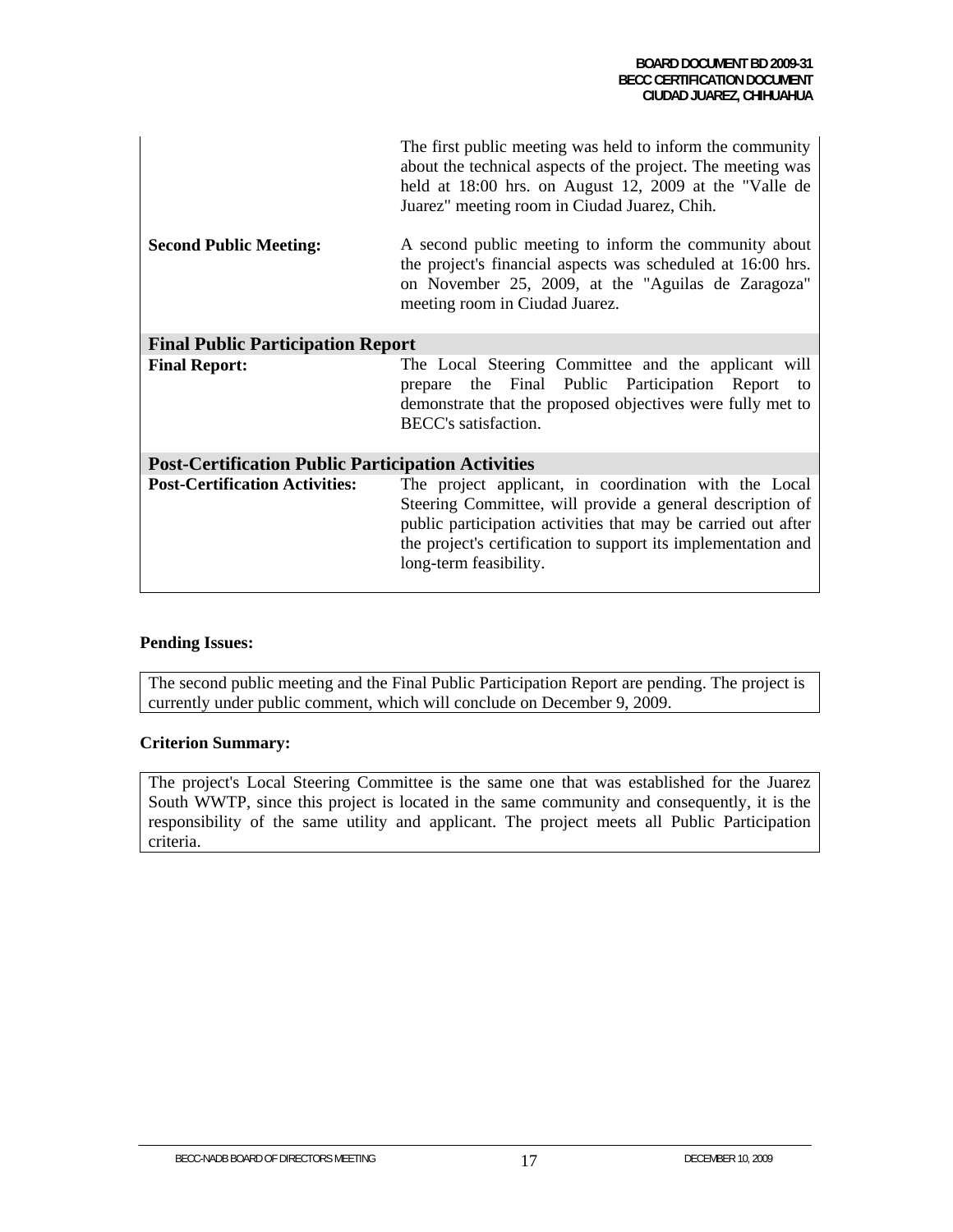# **6. Sustainable Development**

| 6.a Human and Institutional Capacity Building                        |                                                                                                                                                                                                                                                                                            |
|----------------------------------------------------------------------|--------------------------------------------------------------------------------------------------------------------------------------------------------------------------------------------------------------------------------------------------------------------------------------------|
| <b>Project Operation and</b><br><b>Maintenance:</b>                  | The facility concessionaire will be the entity responsible for<br>operating and maintaining the wastewater treatment system<br>until it is transferred to the municipal utility (JMAS Juarez),<br>when the concession ends.                                                                |
|                                                                      | The applicant has the basic institutional and human capacity<br>needed to supervise and to pay for the operation and<br>maintenance of the proposed wastewater treatment system<br>during the concession period, and to operate and maintain the<br>facility when the concession finishes. |
| <b>Human and Institutional</b><br><b>Capacity Building:</b>          | Actions within the scope of the project that contribute to<br>strengthen the Junta Municipal de Agua y Saneamiento de<br>Juarez institutional and human capacity include:                                                                                                                  |
|                                                                      | $\bullet$<br>Providing<br>and<br>improving<br>wastewater<br>treatment<br>services in a continuous, efficient, and cost-effective<br>manner.                                                                                                                                                |
|                                                                      | Basic technical training to the operations<br>$\bullet$<br>and<br>staff<br>responsible<br>for<br>maintenance<br>the<br>new<br>infrastructure that will be built as a result of the<br>project's implementation.                                                                            |
|                                                                      | Operating a wastewater treatment system that meets<br>$\bullet$<br>applicable regulations.                                                                                                                                                                                                 |
|                                                                      | Training and education for the utility's operating staff<br>$\bullet$<br>throughout its different areas, to provide essential<br>services that meet the needs of the community.                                                                                                            |
| 6.b Conformance to applicable Local, State, and Regional Regulations |                                                                                                                                                                                                                                                                                            |
| and Conservation and Development Plans.                              |                                                                                                                                                                                                                                                                                            |
| <b>Local and Regional Plans</b><br>addressed by the project:         | The proposed project conforms to applicable plans and<br>actions described in the following documents:                                                                                                                                                                                     |
|                                                                      | Master Plan for Improvements to Water, Wastewater<br>$\bullet$<br>Collection, and Treatment Services in Ciudad Juarez                                                                                                                                                                      |
|                                                                      | Chihuahua State Development Plan<br>$\bullet$                                                                                                                                                                                                                                              |
|                                                                      | Juarez Municipal Development Plan<br>$\bullet$                                                                                                                                                                                                                                             |

The project adheres to the U.S.-Mexico Border 2012 Environmental Program by meeting Goal 1 (Reduce water contamination) and Objectives 1 (Promote an increase in the number of homes connected to water supply and wastewater collection and treatment systems) and 4 (Promote improvements to water system efficiencies). One of the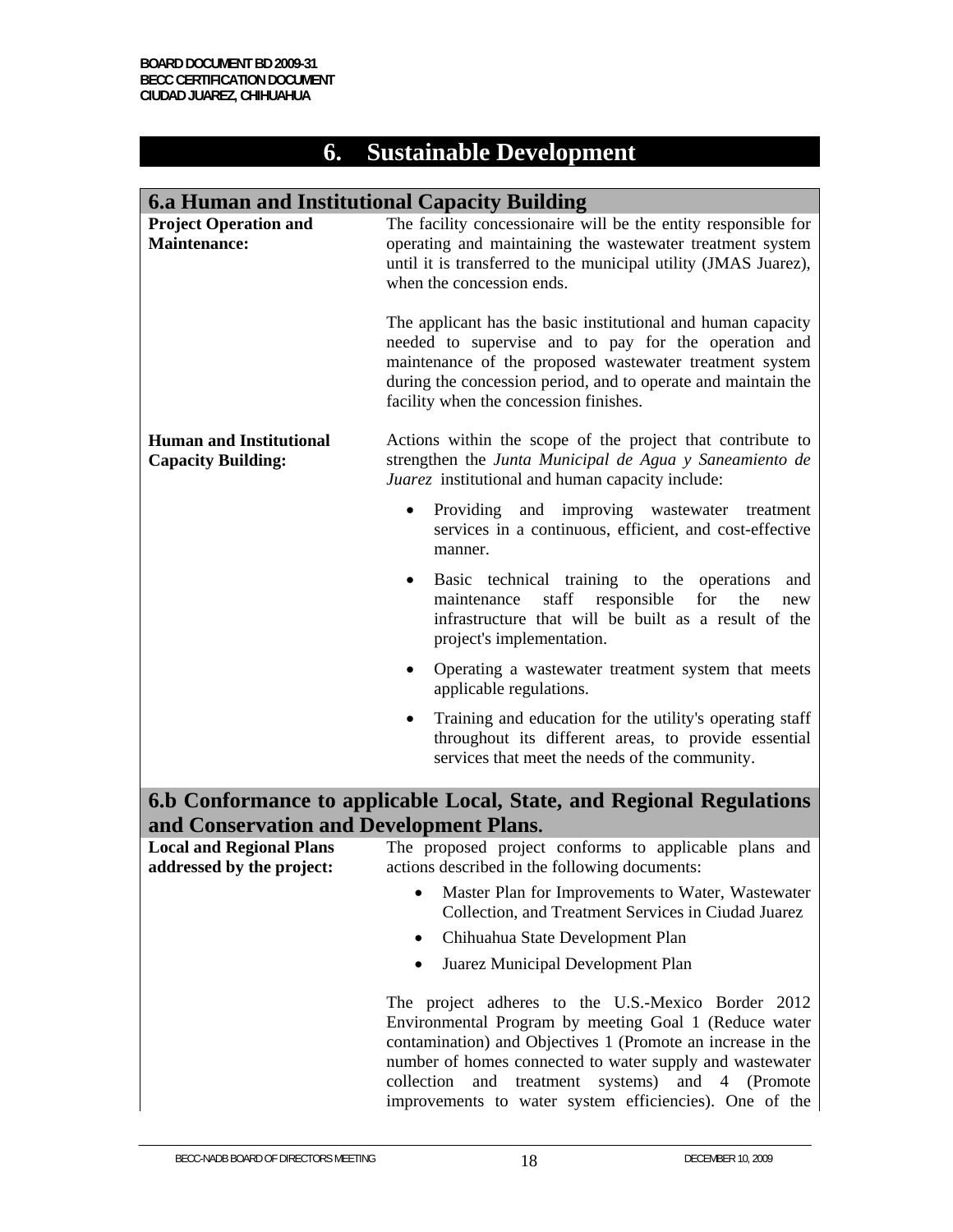guiding principles of this program is to reduce major public health risks and to conserve and restore the environment.

# **6.c Natural Resource Conservation**

- The final design includes the implementation of green building practices as part of the technical construction specifications.
- The project will contribute to reduce environmental deterioration by expanding and improving the facilities at the Juarez South wastewater treatment plant to reduce the risks of aquifer contamination and human health hazards created by the discharge of raw wastewater to local streams and/or agricultural drains.

## **6.d Community Development**

- The completion of this project is crucial to the development of the community. The tasks proposed by the project will provide for the adequate disposal of wastewater, which will in turn contribute to reduce conditions that favor the proliferation of waterborne and arboviral diseases.
- The project will promote community development, as it will reduce contamination in the city and improve the quality of life for local residents
- Treated water may be applied to other uses, such as agriculture, as well as urban public use.
- The project will help the city to achieve greater wastewater treatment coverage, helping the development of the community, since it will reduce contamination caused by raw wastewater discharges.

#### **Pending Issues:**

None.

#### **Criterion Summary:**

The project meets all Sustainable Development criteria.